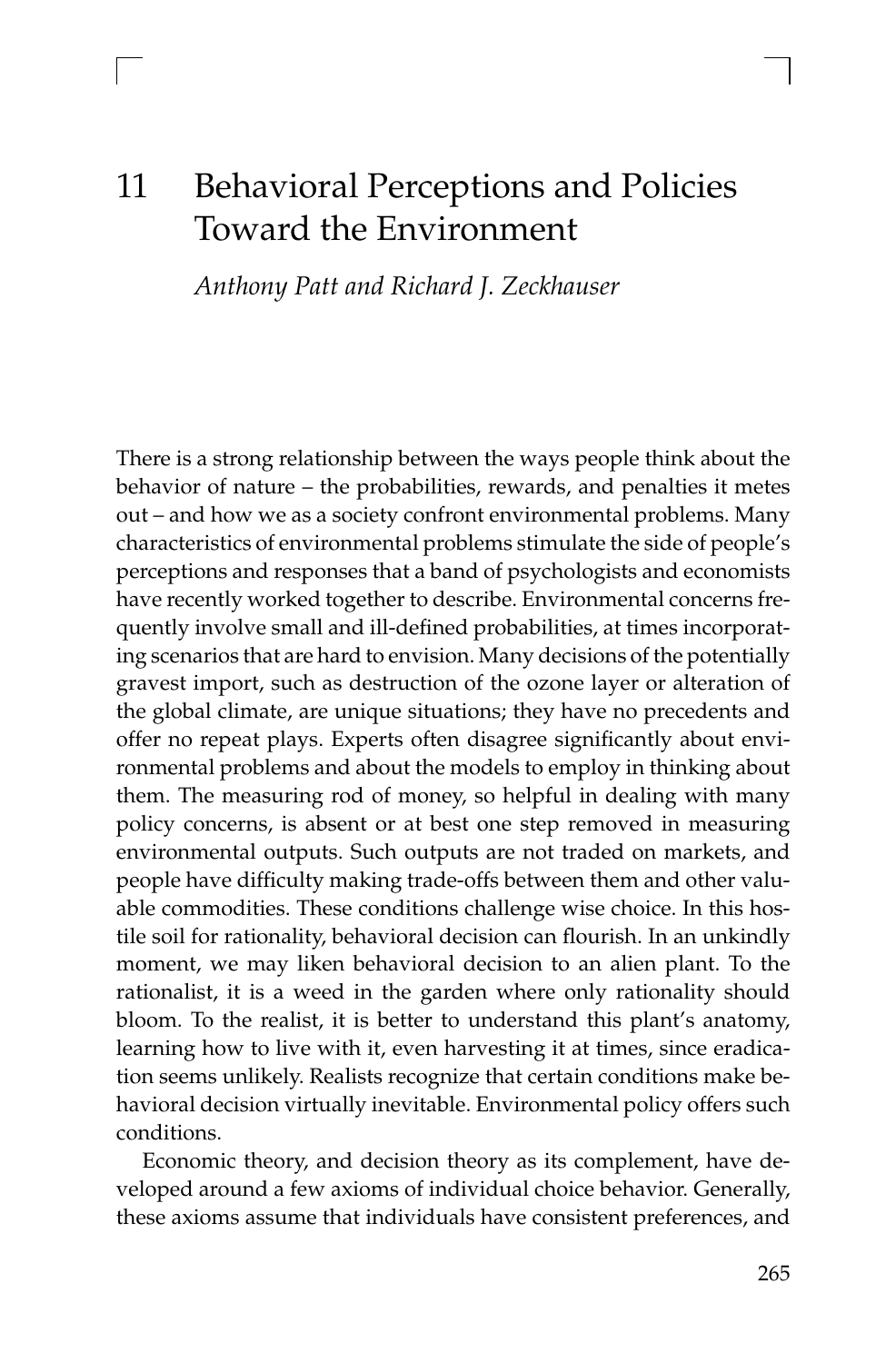that they make choices among competing bundles of goods to satisfy them. Utility theory assumes that we can define a utility function that describes these preferences, and that actors will follow the function in a consistent fashion such that choices made have higher utility than choices foregone. Decision theory posits further that individuals can extend the rational methods to make choices about uncertain outcomes, in effect maximizing the expected value of utility, given logically calibrated subjective probabilities of the possible outcomes. From these assumptions all manner of benefits flow. Most fundamental are consistency and transitivity in choice, implying the ability to extrapolate from an individual's choices in laboratory contexts.

Individuals do splendidly in choosing between apples and pears. Once uncertainty enters, unfortunately, the choice problem becomes more complex, and many people exhibit behavior that tends not to maximize the expectation of consistent utility functions. If these choices under uncertainty were random, decision theory could tie descriptions of behavior to physics, utilizing such concepts as Brownian motion, and could predict people's aggregate behavior in accordance with the law of large numbers. Instead, these behaviors tend to trace particular patterns in ways that we have begun to understand. Behavioral decision theory is the emerging discipline that describes how people draw inferences and act in choice situations more challenging than those involving preferences among certain alternatives. In this important class of cases, expected utility often fails as a predictive science, whereas behavioral decision theory frequently provides descriptive insights. A substantial amount of research has identified specific areas of economic life where these biases are apparent. For instance, many people suffer from the *money illusion*, thinking in terms of nominal rather than real units of money (Shafir, Diamond, & Tversky, 1997; Shiller, 1997). People simplify problems in predictable ways. Understanding these ways lends insight into how people will make decisions. By examining how they treat environmental problems – what simplifications they make – we can better understand where and why assumptions of perfect rationality may lead us astray in predicting behavior.

We might expect trained environmental experts to show the behavioral biases discussed here. But environmental problems often bring out sharp disagreements among experts, even among those who share a desire for a cleaner environment. An example is global climate change, one of the most important environmental issues of our age. Humankind faces the possibility of permanently altering its own habitat at a global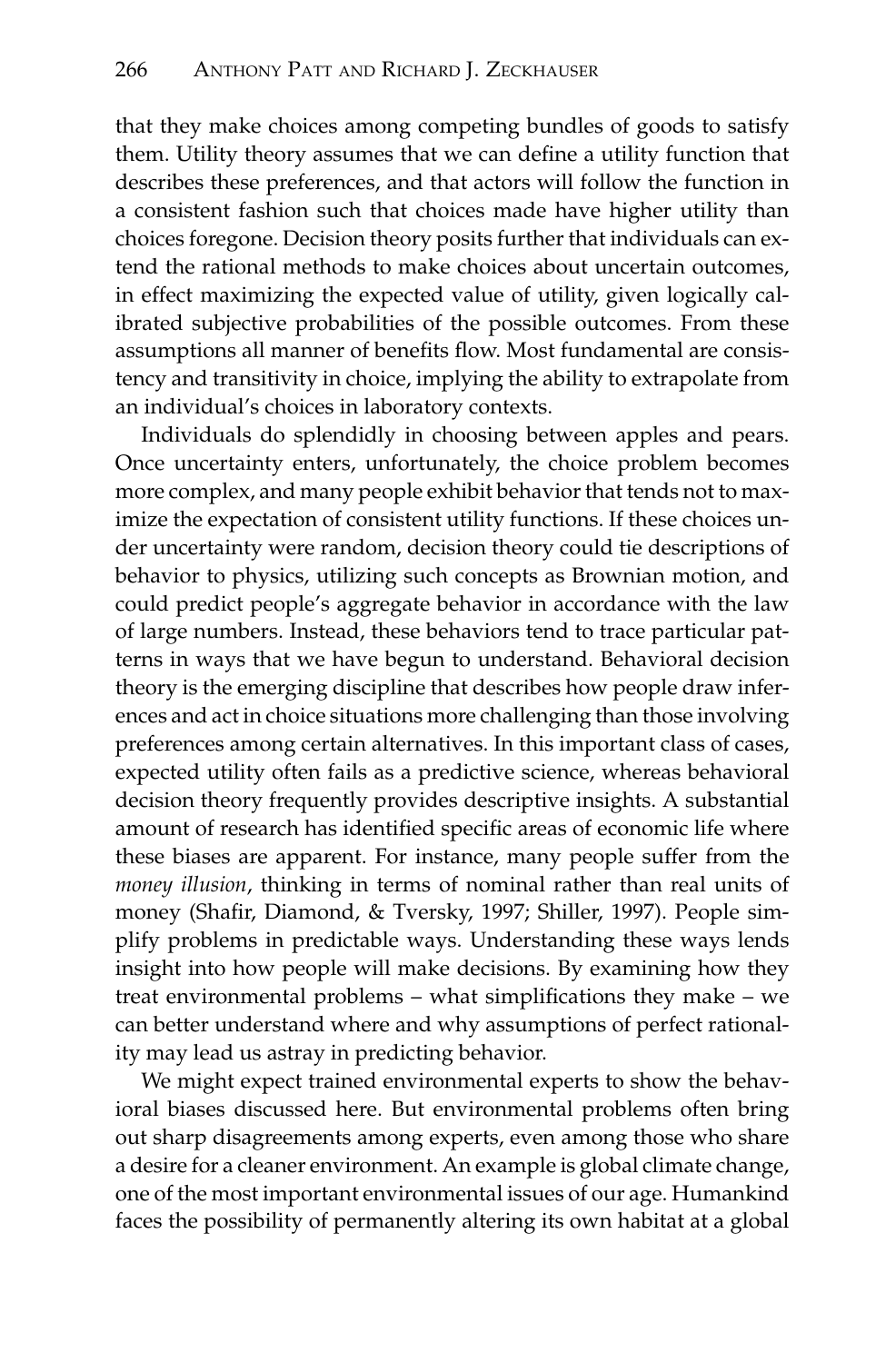level. But the climate change problem also engenders a tremendous diversity of opinion and often bitter debate. Many economic models of climate change, such as the Dynamic Integrated Climate Economy (DICE) model (Nordhaus, 1994b), treat the climate as a relatively linear system with no sharp corners. In effect, these models imply that past experience can guide future predictions to a large extent, and they counsel undertaking very gradual mitigation steps as we continue to learn. For validation they point to the majority of historical experience, which involves neither thresholds nor discontinuities, and in which technological innovation and market forces tended to solve the environmental problem in question. Treating the problem as one that can be guided by historical experience allows economists to model optimum levels of emissions abatement (Nordhaus, 1994b), optimum timing of emissions abatement given learning (Manne & Richels, 1991), and alternative strategies for achieving the same goals at a higher level of efficiency (Schelling, 1995).

By contrast, many ecologists – who are used to predator–prey and ecosystem models where there are booms and crashes in populations – tend to view climate change as part of a class of problems where salient thresholds may be passed unwittingly. Whereas economists have the single macro economy to study, which implies a restricted time series, ecologists tend to record extreme instances selected from dozens or millions of instances. Judged from a modeling perspective, the economists' sample is too small, the ecologists' too selective.

Ecologists' models suggest that unprecedented action is needed now. For validation they too draw on historical analogies; they point to the numerous instances when societies have passed thresholds, with results such as the desertification of their arable land or the exhaustion of a fishery (e.g., Ludwig, Hilborn, & Walters, 1993). Although exploitation has ruined local fish stocks or rendered agricultural areas infertile, current and future practices could influence human development worldwide. The two models, the economists' and the ecologists', rely on different mental models for thinking about climate change, and they strongly incline to opposite sets of advice (Patt, 1999b). Many environmentalists see technology as the source of global problems and disdain geoengineering solutions, even those that could potentially be simple and cost effective (National Research Council, 1992). Geoengineering, by contrast, sometimes entrances economists; they are used to seeing technological advances bolster the well-being of societies as a whole. Importantly, each side tends to think that it is behaving rationally and that disciplinary blinders hinder the other side.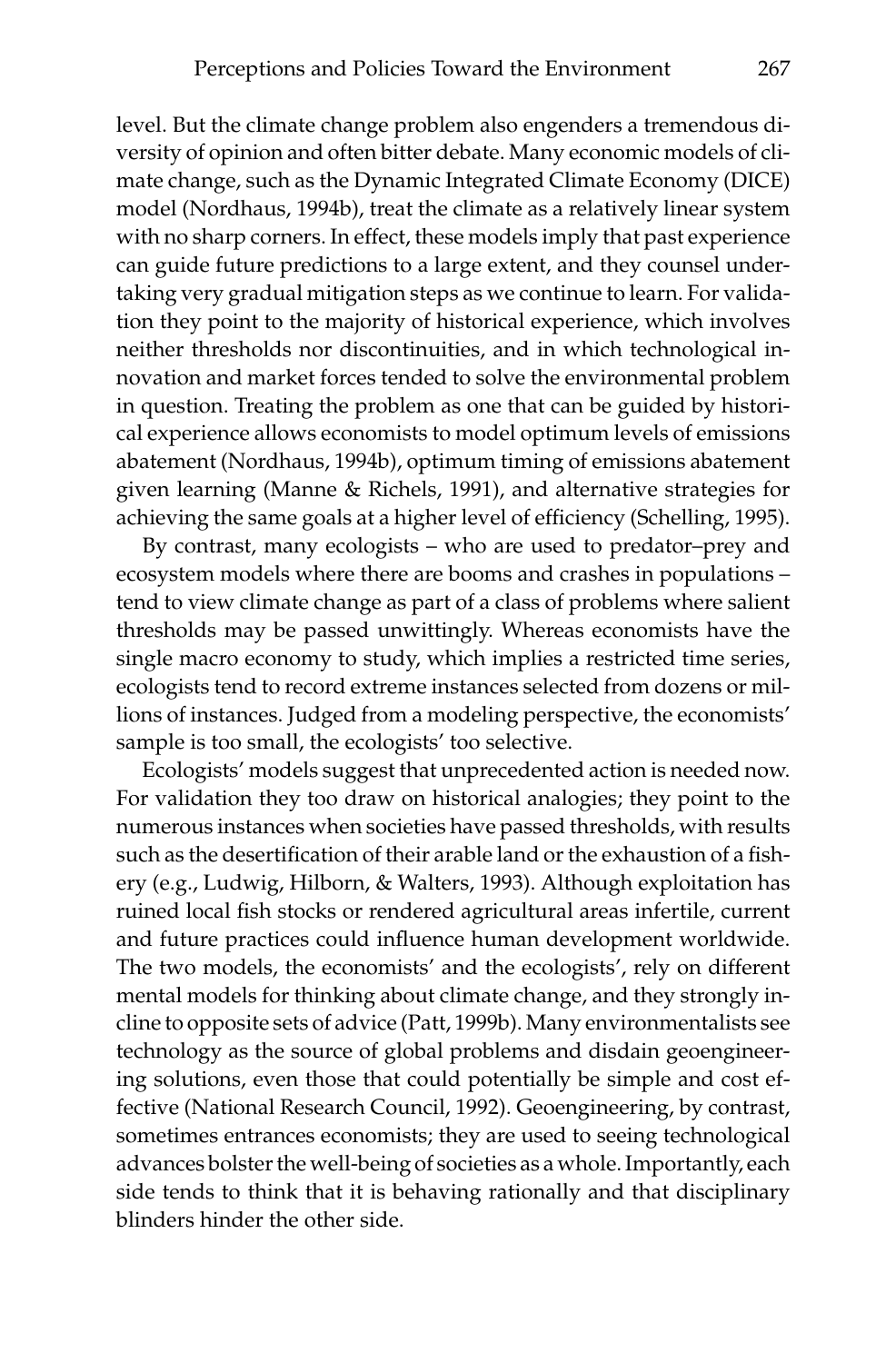This chapter examines the role of behavioral decision theory in illuminating issues of environmental policy, and the role of environmental issues in developing and testing the theory of behavioral decision. It does not present new data; rather, we highlight the places where environmental policy and behavioral decision theory overlap. In doing so, we look beyond health risks and contingent valuation – wellilluminated areas in the behavioral literature – to examine issues of environmental quality and change. The environment is special in the affinity between its problems and behavioral decision theory. Hence the analysis of environmental issues has potential for helping to develop general theory. Understanding how the individual addresses a problem in isolation can and should be useful for predicting how society as a whole will respond to complex threats, though the relationship is hardly one to one. Environmental problems range from local to global and from acute to chronic. They are prime real estate for mapping the relationships of individual decision making and societal responses.

In this chapter, we first review the best-known heuristics and biases identified by behavioral decision theory and outline their relevance to environmental policy. Second, we look at key features of environmental decision making, which enable behavioral decision theory to make such contributions. Third, we make two modest proposals to improve assessment and policymaking. The first is a framework for analyzing behavioral decisions in the multidimensional arena of environmental policy. The framework we propose – one of excessive and insensitive reactions – applies most of all to issues of poorly known probabilities, poorly defined preferences, and poorly understood policies. On these counts the environment is at the head of the class of issues facing policymakers. The second proposal is to develop a futures market for environmental problems and policies. Such a market would create incentives to generate and provide reliable information about the environment, and would promote research in the private sector geared not to advocacy, but to profits from accurate assessment.

# **Classic Heuristics and Biases**

People subconsciously use shortcuts, or heuristics, to solve complicated problems (Kahneman & Tversky, 1974). These shortcuts produce answers to problems that are predictable but inconsistent with expected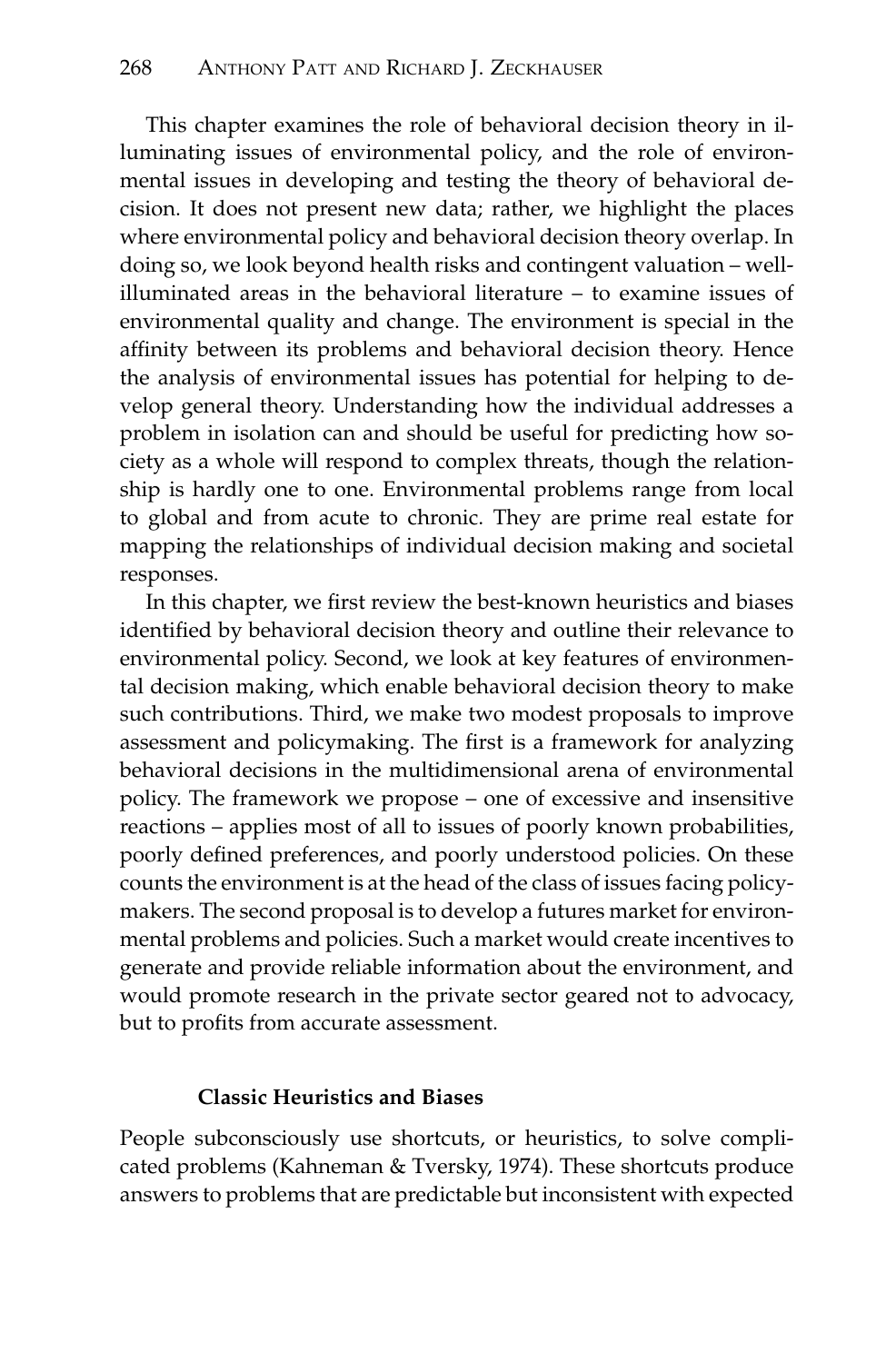utility theory, and allow people to arrive quickly at answers that are usually "good enough" but quite poor in certain circumstances – circumstances that frequently characterize environmental decisions. For example, such decisions may involve low probabilities and long time spans, in which case decision makers will not have significant experience and feedback from earlier choices. Frequent feedback plays a role in decision making akin to competition in market products; each tends to drive out faulty decision making. As people become more familiar with a particular problem, they refine these shortcuts and gradually make choices that come closer to utility optimization. New problems will thus be solved using the tools that tended to work in the past. But when random variability is high, as it often is, many people have a hard time discriminating between good decisions and bad or seeing trends obscured by background noise. Changing seasons and interannual variability make it hard to perceive that human actions are likely changing the Earth's climate, for example. The investor Warren Buffett has noted that the best training for real-life decision making is the card game bridge, in which the successful player learns over time to discriminate between good strategies and good outcomes.

Decision-making heuristics combined with people's preferences can lead to predictable outcomes that are somewhat contradictory (e.g., Kahneman & Tversky, 1979; Tversky & Kahneman, 1988). If people are at a particular starting point, so that a change in wealth or some other commodity is perceived as a loss rather than a gain, they will take actions that simultaneously decrease the mean and increase the variance of the outcome they will face, in contrast to the action predicted by economic rationality. In short, framing a problem in a particular way can dramatically change an individual's decision in predictable ways. Empirical studies have also noted that real-world decision makers make consistent errors in judgment. One example is *bright line* behavior. DeGeorge, Patel, and Zeckhauser (1999) note that corporate managers manipulate reported earnings in order to meet specific targets such as positive net profits, the prior year's earnings, or earnings levels predicted by stock market analysts. Environmental policy provides its share of bright line anomalies, such as those associated with enshrining particular levels of environmental quality, setting standards at 1 part per some large number as opposed to 3 or 7 parts, or restoring quality to the level of some particular prior year, none of which may have a close connection with environmental protection outcomes.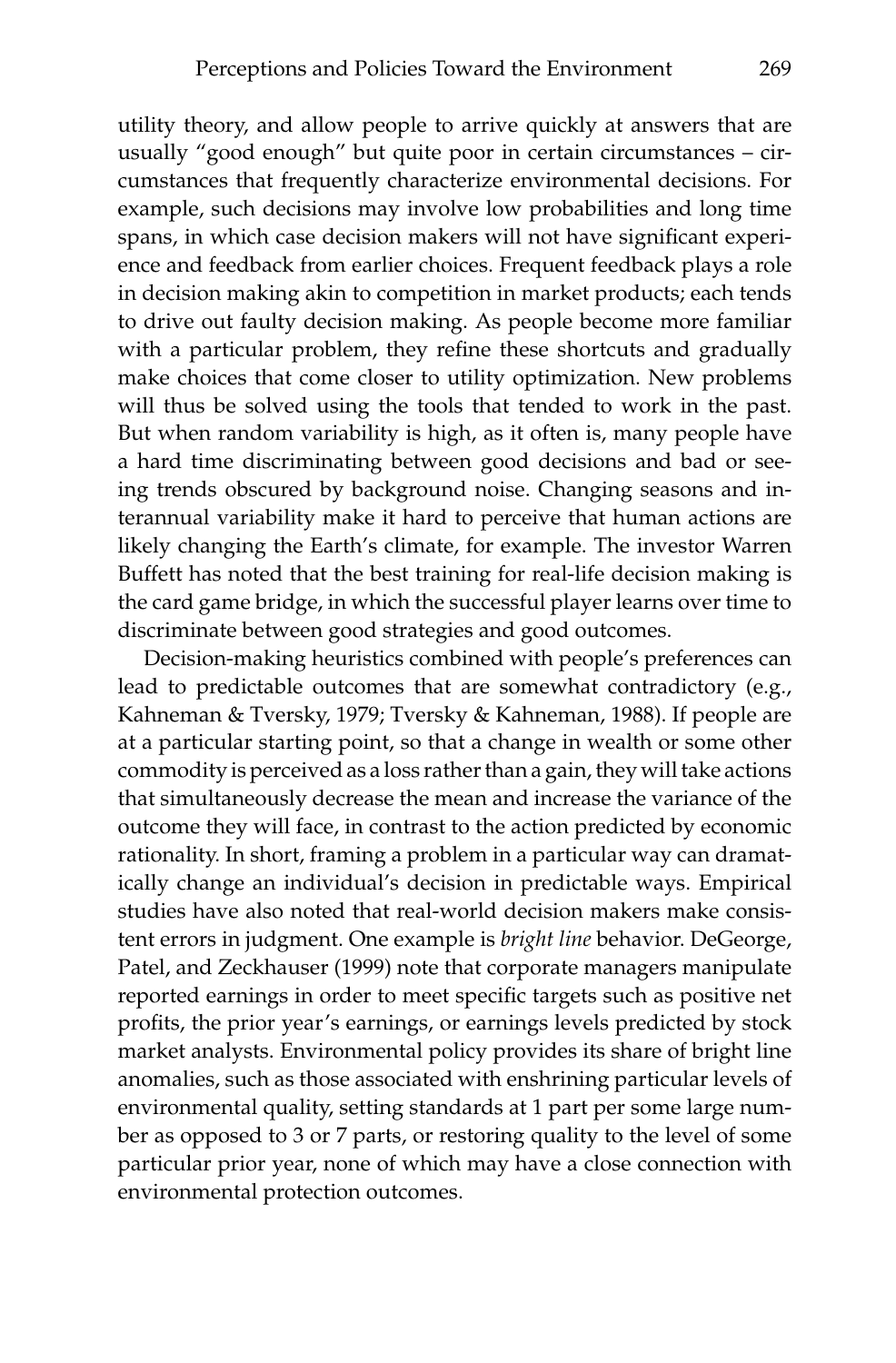

Figure 11.1. Simplified and rational transformation of two lotteries.

#### *Bounded Rationality*

Tversky and Kahneman (1988) identify a two-stage thought process when people confront tough decisions. First, people simplify the problem into an easier one; then they solve the easier problem. This is illustrated in Figure 11.1, which shows a choice between two lotteries, I and II, each giving payoffs in equally likely states of the world, A, B, and C. Here, a complicated choice between two different state-dependent lotteries is simplified to the perceived choice in the upper right. This is simpler, because it involves clear wins and losses; numbers are abandoned. Employing this simplification, many people will choose lottery I, because it gives them the better payoff two times out of three. An alternative but more complex way of viewing the problem would transform the choice by permutating the payoffs. This characterization of the problem – which employs the principle of stochastic dominance – shows that lottery I is the better choice. At every level of cumulative probability, lottery I gives a payoff at least as high as, and in one case higher than, that of lottery II. By simplifying the choice to a rule of thumb – wins and losses – people will choose the lottery that gives them the lower expected outcome and the greater degree of risk.

Two features of this type of problem are evident. First, when multiple rules of thumb can be applied to a problem, a number of competing problem frames suggest easy answers. Because deciding what rule of thumb to apply depends on the "norms, habits, and expectations" of the decision maker (Tversky & Kahneman, 1988, p. 172), we would expect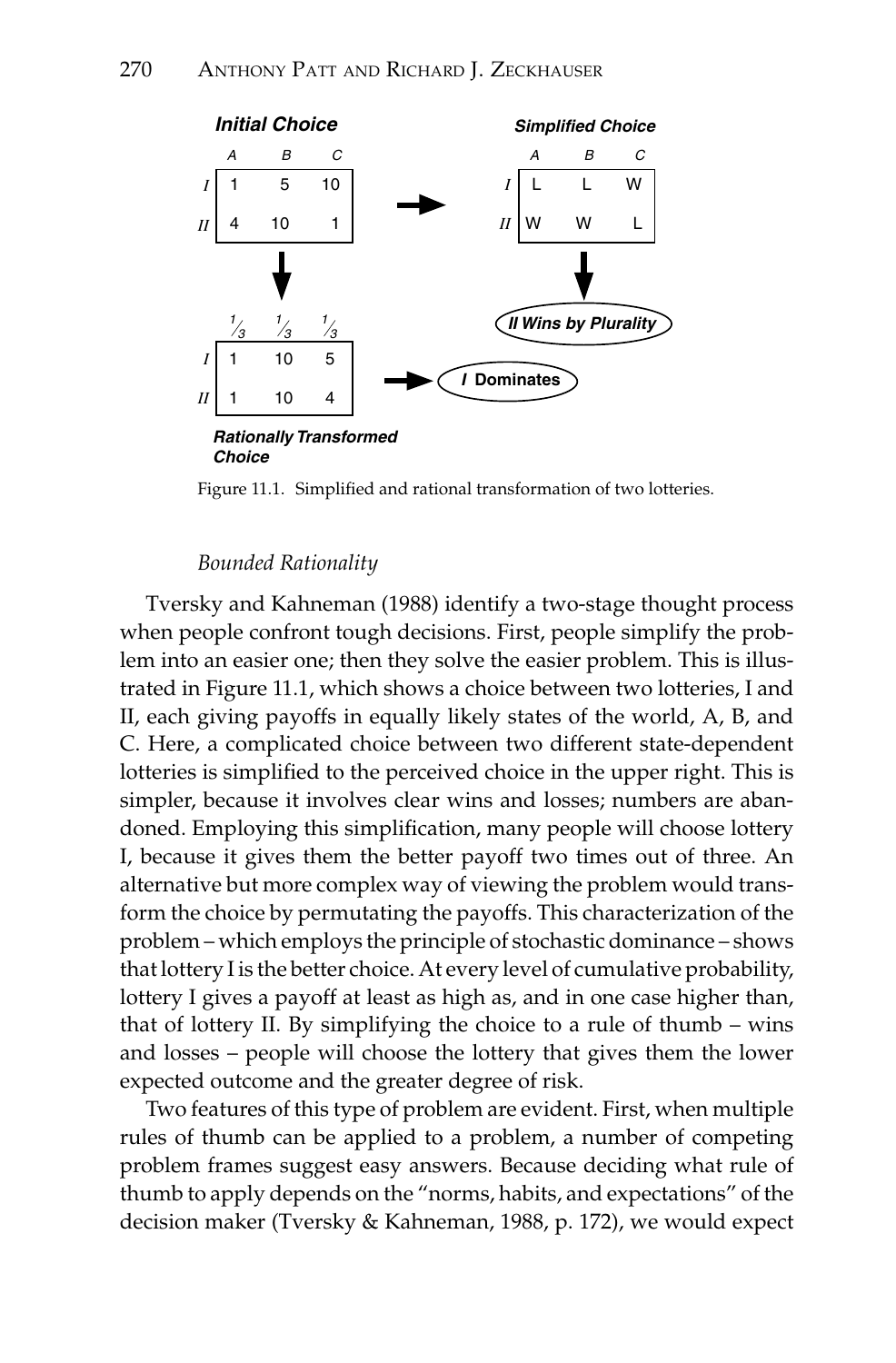differences of opinion to fall along lines correlated with other social and political factors. Put less nicely, interests influence biases. Not only will people disagree on what course of action the facts call for, they will disagree on what the facts are, based on their biased interpretations of ambiguous evidence. Following this logic, we would expect different academic disciplines to reach different answers to the same questions based on their different norms, habits, and expectations. Second, where the problem is one that is not repeated, so that feedback, which tends to push us beyond rule-of-thumb decision making, is limited, we would expect to see many people making the wrong decision.

A good example of this phenomenon can be seen with global warming. Although there is general scientific agreement that the problem is real and that cutbacks in greenhouse gas emissions would be wise, a great deal of uncertainty and some scientific controversy remain. Not surprisingly, there is much debate over what level of policy response is appropriate to address the problem; however, some also question the scientific findings that support the problem's existence in the first place. Industry groups, such as the Global Climate Coalition, argue that there is no sound evidence of the problem. As long as there remains a basis for reasonable doubt – and with issues of such complexity there almost always will – it is possible to give different interpretations to mixed evidence. For the problem of global warming this problem is especially serious because of the time delays involved. To be most effective, action to address the problem should probably occur before changes in climate are unambiguous to the lay observer.

#### *Anchoring*

Decision makers become anchored on their early estimates and fail to update those estimates as more reliable information becomes available (van der Sluijs, 1997). Walters (1986) developed the theory of *adaptive management,* in which environmental decision making approaches the optimum by incorporating feedback from past policy decisions. For example, if a fishery manager who wants to design the most effective salmon ladder to bypass a dam does not know what types of ladders salmon are likely to climb, she will have to monitor the salmon's reaction to preliminary designs, and change designs rapidly if the results do not match expectations. But Clark (in press) has observed that people are often unwilling to change a policy decision in midstream. At individual, social, and political levels of decision making, people dislike wavering,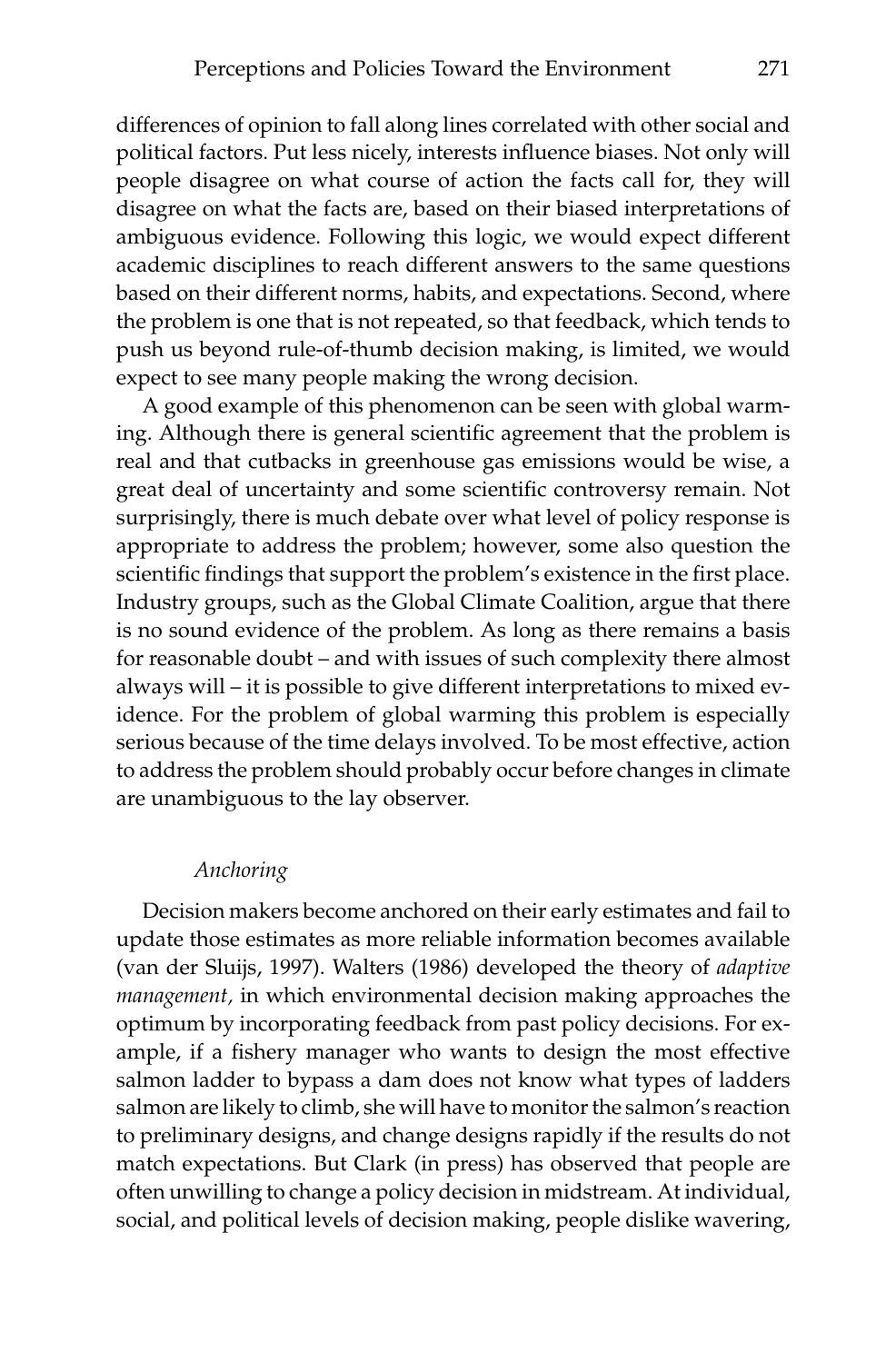failing to change a decision even if doing so is the rational response to the best available knowledge. Behavioral decision theory suggests that if adaptive management is to occur, then people must take care to design institutions that will respond flexibly to new information. On their own, both individuals and groups show a profound resistance to incorporating new information and changing their decisions accordingly. In group settings, organizations rarely reward individuals for admitting that previous estimates were in error. Institutions should therefore incorporate incentive systems that correct for, rather than reinforce, the behavioral tendency to stick with original estimates and choices.

## *Availability*

Environmental problems that are abstract or whose adverse consequences arise solely in the future are hard to contemplate because of the problem of availability or lack thereof. People tend to judge the frequency of a class of events by the ease with which they can bring to mind specific instances of that class (Thaler, 1991; Tversky & Kahneman, 1973). People worry about problems whose consequences are highly visible but underinvest when consequences are hard to bring to mind. In the context of endangered species protection, Metrick and Weitzman (1996) found that bodily characteristics (such as being a large mammal or bird) rather than scientific characteristics (such as the degree of endangerment or taxonomic uniqueness) better predicted governmental decisions to list a species as endangered and spend money for its preservation. It is not that bears or eagles are more endangered than smaller or more slimy species, or that preserving the larger animals benefits a given ecosystem more (arguably the reverse is true), but that people are more familiar with certain animals and care about them more for their symbolic value, in some sense attending to how much the wildlife reminds them of themselves.

As another example, climate change gained national policy attention during the summer of 1988, when abnormally hot temperatures plagued most of the country and much of Yellowstone National Park was lost to forest fires (Clark, in press). That same summer, Europe suffered through an abnormally cold season. The steamy summer in the United States did not necessarily indicate that the climate change was approaching, but it certainly helped people imagine what a climate-changed future could be like. Likewise, the loss of stratospheric ozone caused alarm, and the signing of an ambitious international treaty took place, only when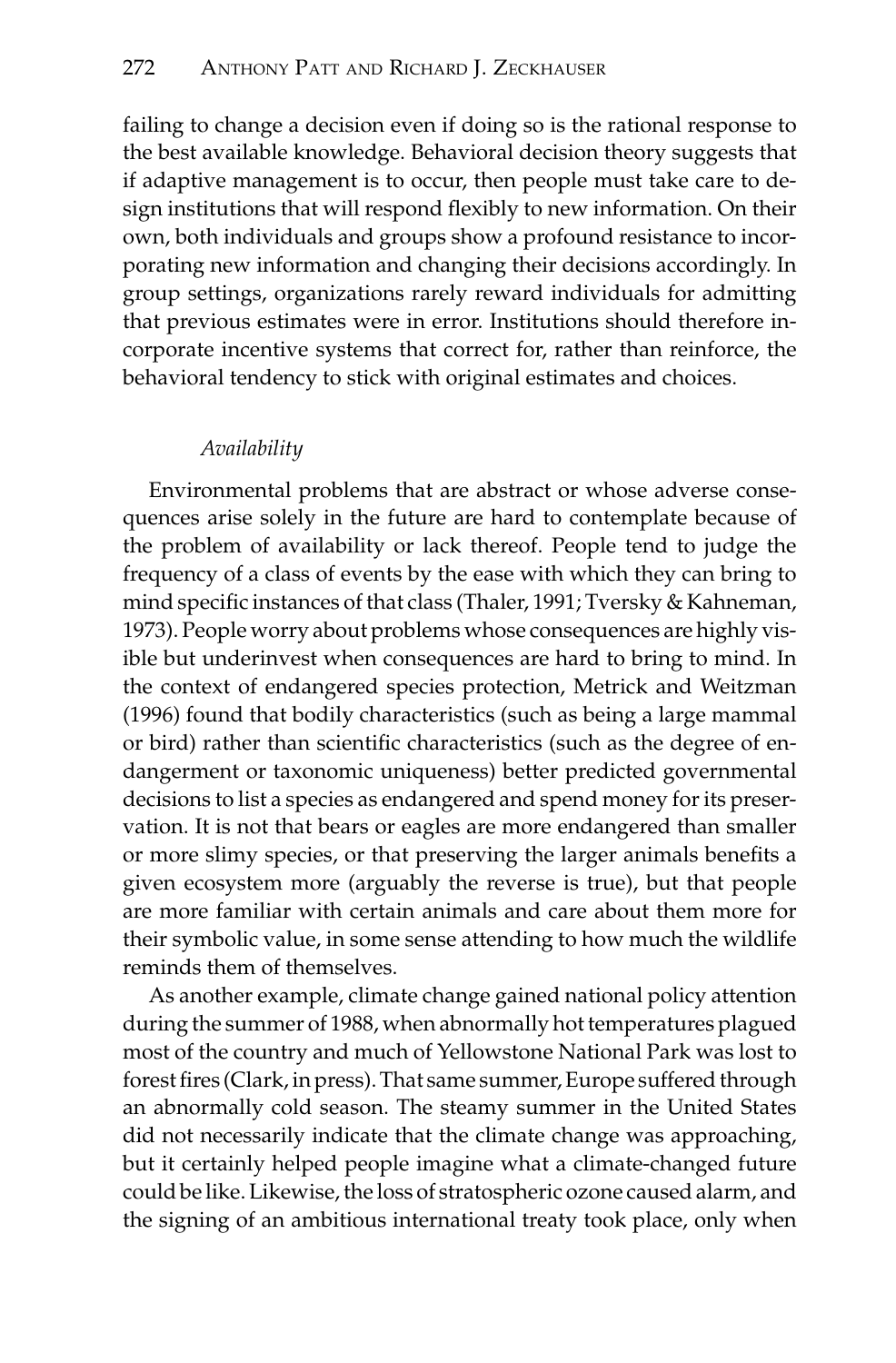scientists identified an ozone hole over Antarctica, an aspect of the problem that people could conceptualize, as opposed to a reduction in molecule concentrations, a more abstract but more accurate description. Relying on half-truth images can be misleading; some decision makers have expressed the view that were the ozone hole to be real, the atmosphere would "leak out." Since the air is still around us, they reasoned, ozone loss must be a myth.

Advocates can often take advantage of the availability problem (Patt, 1999a). In 1998, for example, an environmental advocacy group prepared a video demonstrating the potential effects of a sea level rise to Martha's Vineyard, an island off the New England coast. The video showed how a 1-meter rise in sea level – an eventual outcome foreseen as possible by global warming scientists – could inundate a small fraction of the island, but also how the effect would be magnified during a hurricane. The environmental organization that commissioned the video released it to the press the day before a major hurricane was predicted to strike Martha's Vineyard and the vacationing President Bill Clinton. The video was front-page news in the *Boston Globe*.

Many environmental problems are abstract, and are recognized as problems only because scientists tell us about them. People cannot directly sense ozone holes, increased climate variability, or the relationship between toxic waste and cancer rates. Thus they are readily subject to manipulating tales and images. For example, according to the Kemeny Commission (appointed by President Jimmy Carter to investigate the Three Mile Island nuclear accident), less than one statistical life was lost at Three Mile Island. Yet its highly visible status effectively ended the construction of new atomic generating facilities in the United States.

Further, the environmental commodities that advocates seek to protect are not traded on markets and have no price tag attached to indicate their value. In such situations, people do not do a good job at making trade-offs between competing needs and wants. Instead, they tend to frame issues in black and white terms, and use easily available arguments and salient but unrepresentative cases to support or justify their position. It is crucial that policymakers recognize the predictable biases in people's decision making. First, people will be overly sensitive to low-probability events, particularly scary ones they can bring to mind. Second, they will react insufficiently to changes in quantitative estimates of environmental harm, particularly if they are reported in hard-to-understand units, such as gallons of discharge or fractional concentrations. Third, people will have difficulty agreeing on consistent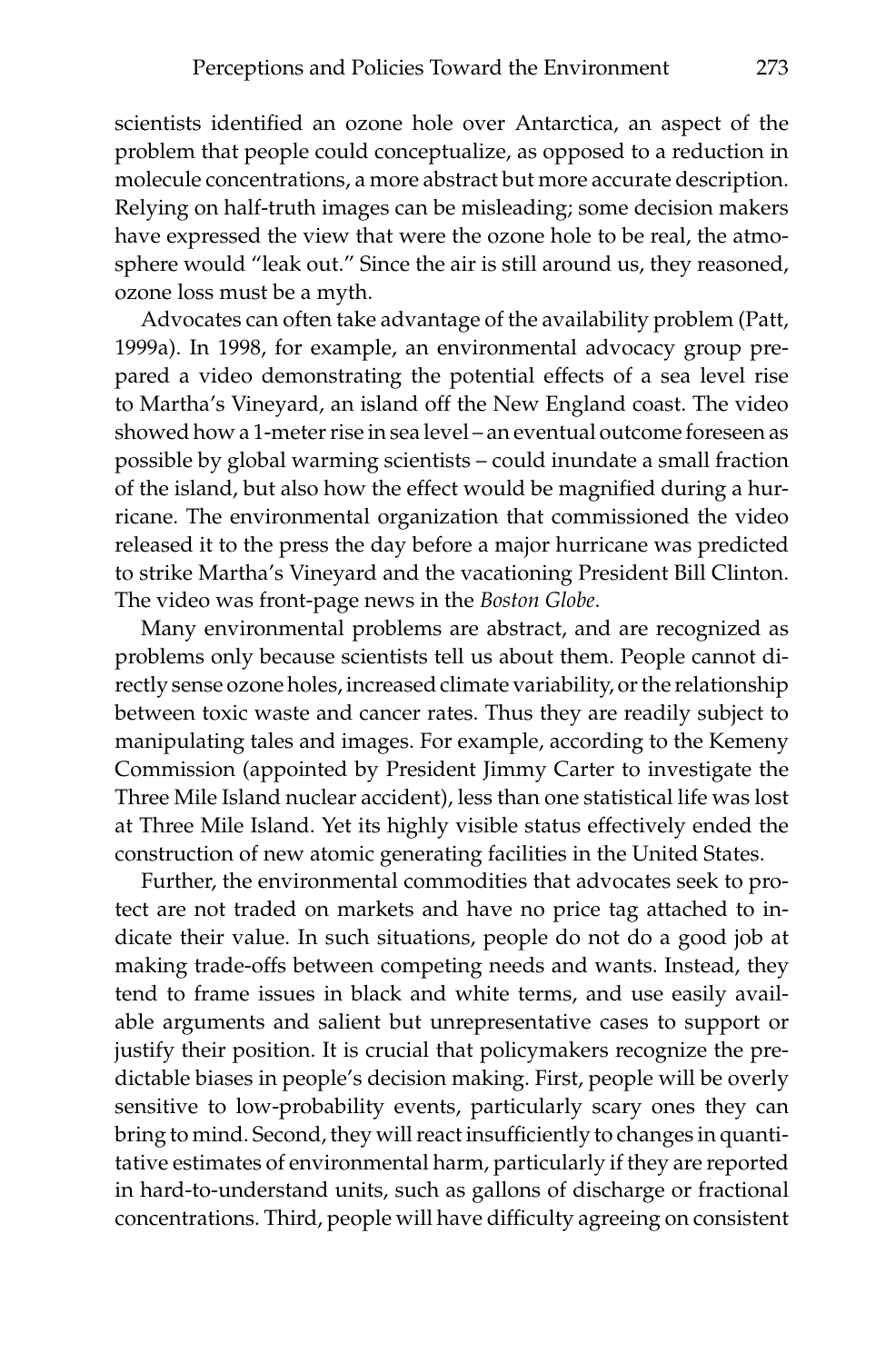trade-offs between environmental quality and other competing societal objectives. Fourth, they will latch onto problems and push them onto the political agenda in response to events, not sound science. The challenge for policymakers is to design institutions that are capable of making sound and consistent environmental policy in this context. Such institutions should counter the claims of both alarmists and Pollyannas who attempt to manipulate the public's and policymaker's views of the environment.

#### *Loss Aversion and Bias Toward the Status Quo*

A central observation of behavioral decision theory is that people value losses more than equivalent gains. Prospect theory (Kahneman & Tversky, 1979) describes outcomes in terms of a departure from a starting reference point. It contrasts with traditional utility theory, which assumes that people view gains and losses along some absolute scale. Prospect theory incorporates two major findings. First, people respond to contingent gains with risk-averting behavior and to contingent losses with risk-taking behavior. Second, people have a strong aversion to losses, valuing them more, in an absolute sense, than gains of equivalent magnitude. Kahneman and Tversky suggested that instead of the standard concave utility function, people tend to operate in accordance with an S-shaped value function, as shown in Figure 11.2, with a sharp break in slope at 0. Since people value losses more than equivalent gains, they will generally reject any potential departure from their current



Figure 11.2. Value function.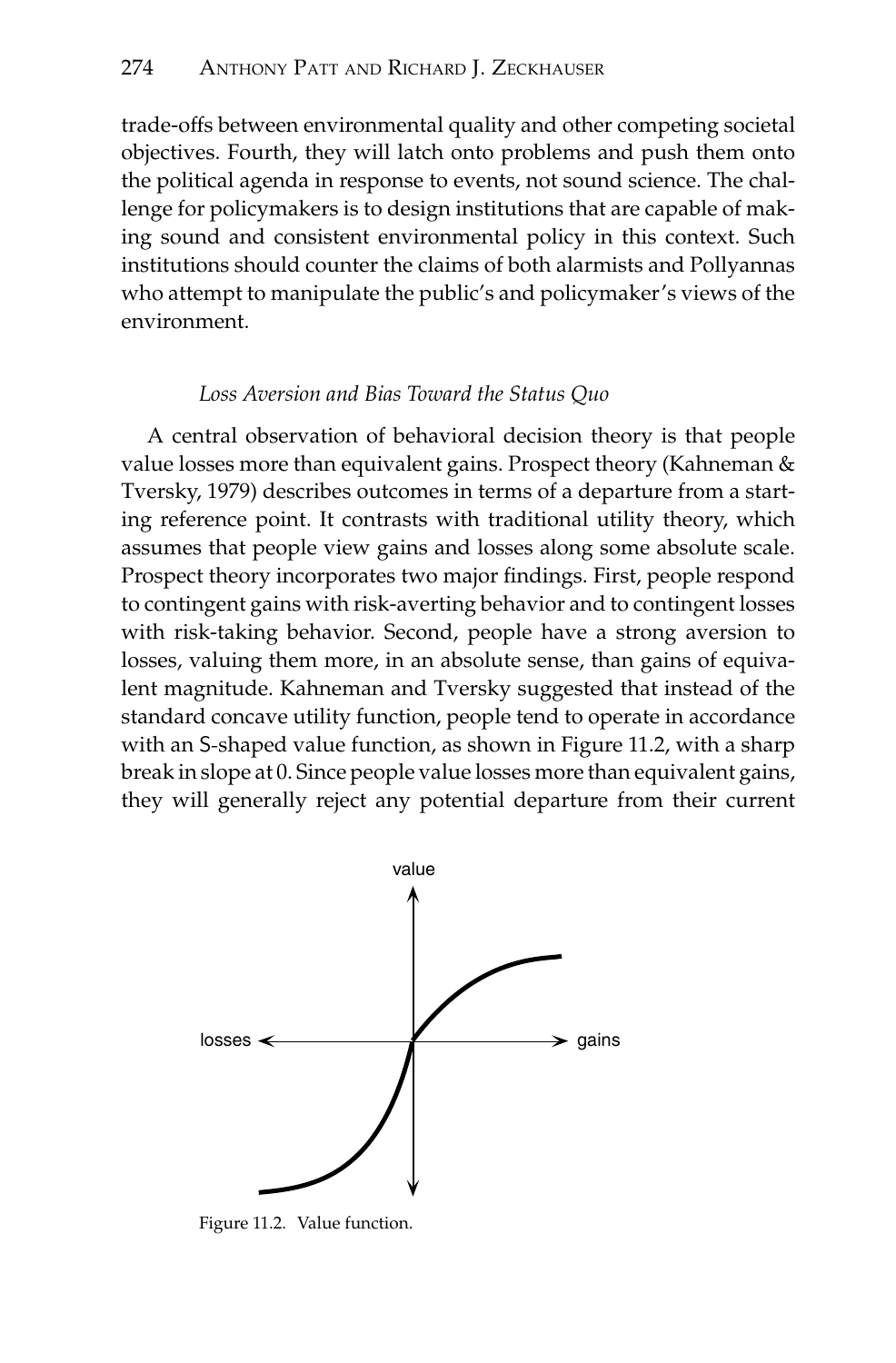position that involves gains and losses of roughly comparable magnitude on equally valued dimensions.

Samuelson and Zeckhauser (1988) found that people's decisions depend to a large extent on what they perceive as the current choice; they are biased toward the status quo. In the environmental context, status quo preference leads to inconsistent choices. It makes us forgo curtailing level *H* of harms, say by closing a plant, if *J* jobs must be sacrificed. Yet we might be unwilling to accept *H*/3 of environmental degradation nearby in order to create *J* jobs. Cost-benefit and cost-effectiveness analyses are supposed to curb such severe inconsistencies. However, many environmental advocates strongly oppose the use of such techniques for crafting policies, often as a strategy to capitalize on the status quo bias.

An important insight emerging from prospect theory and status quo bias is that the way a problem is framed can greatly affect the choices that are made. In some cases, it is possible for decision makers to adopt different reference points as the status quo, and the choice of reference point will largely determine the outcome of the decision. In other cases, decision makers anchor on an old reference point, even when conditions have changed enough to warrant a newly defined status quo. At other times, people have difficulty predicting how they will shift their reference points in the future if conditions change. In the environmental context, this class of problems has been most dramatically revealed in the contrast between people's willingness to pay for improved quality (WTP) versus their willingness to accept money in return for quality degradation (WTA). When consumers consider WTP, they consider what loss of wealth would be equal in value to a gain of environmental quality. For WTA, consumers answer the opposite question: What gain in wealth is required to counterbalance a given loss of environmental quality? As long as the change in environmental quality is the same (i.e., a gain from quality B to quality C or a loss from quality C to quality B), standard consumer theory predicts only a small discrepancy between WTP and WTA, arising out of the income effect. If we believe that people regard losses as worse than equivalent gains, however, we would expect estimates of WTA to be significantly larger than WTP. Survey data validate the latter prediction. Extensive empirical work has shown that WTA is two to five times higher in amount than WTP, a difference that cannot be explained by the income effects associated with utility theory (Gregory, Lichtenstein, & Slovic, 1993; Knetsch, 1990; Knetsch, this volume).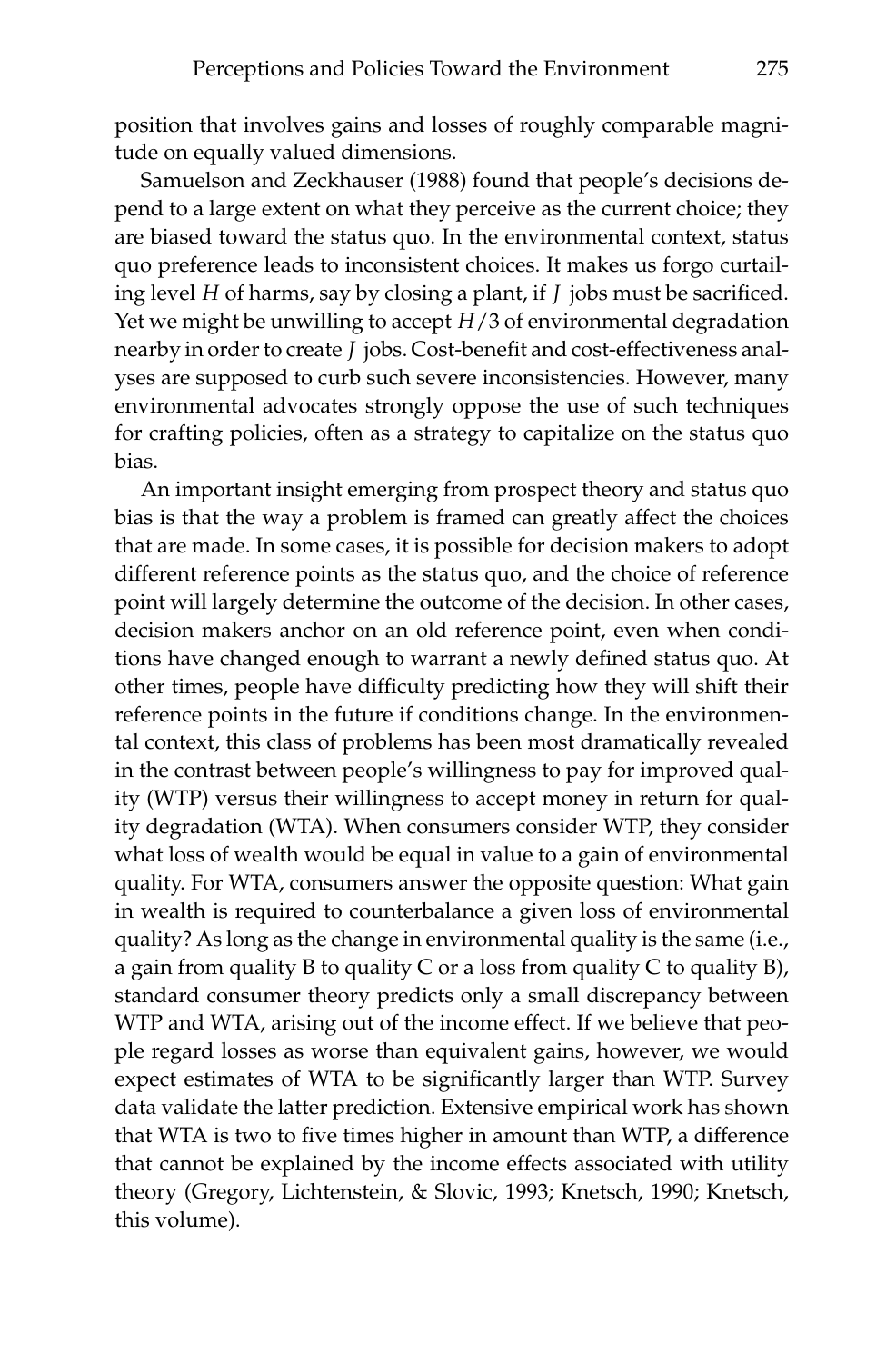## *Overconfidence*

People anchor on what they know and are insensitive to their level of ignorance. That is, they are overconfident. This has important consequences for the environment. Environmental policy problems require accurate predictions about the future of large, complex, poorly understood systems (Walters, 1986). Policymakers must ask, for example, what the likelihood is that sustained growth in carbon emissions will result in a 5-meter sea level rise, or some other disastrous outcome, in the next 200 years. Their answers to questions like this will probably be seriously in error. Over the years, we have asked students to estimate quantities such as the length of the Congo River, the oil production of Mexico, or the area of Thailand. To assess confidence, we have asked them to provide median estimates (best guesses), 25th and 75th percentiles, and 1st and 99th percentiles. The last two we have referred to as *surprise points*. Appropriately confident individuals ought to be surprised roughly 2% of the time. The thousands of people who have taken this test have been surprised more than one-third of the time, however. Whereas these questions were concerned with readily understood concepts, many environmental problems deal with outcomes that are difficult to imagine. Quite possibly, overconfidence will be more severe.

As expertise rises, does overconfidence diminish? Do experts, who presumably advise and make important policy decisions, better understand their ignorance? Experience with financial markets and energy resources is not reassuring. Gordon and Kammen (1996) find systematic overconfidence among professional financial analysts. In comparing forecasts to realized events, there is "a consistent underestimation of the probability of 'rare' events, or those lying far from the mean" (p. 190). Shlyakhter, Kammen, Broido, and Wilson (1994) find a similar pattern with projections of energy demand.

Frequently, uncertainties about the magnitude of interest are great because of cascading causes and effects, each with its own element of uncertainty. How likely is the temperature to rise by  $3°C$ ? If it does rise that much, how likely is it that a given glacier will disappear? If it does disappear, what will that do to river levels downstream, and how will that affect irrigation for agriculture? In the environmental context, looking specifically at flight in the stratosphere, Zeckhauser, Shearer, and Memishian (1975) provide a methodology for carrying such uncertainties through an analysis. More concretely, recent work by Morgan and Dowlatabadi (1996) and Morgan and Henrion (1990)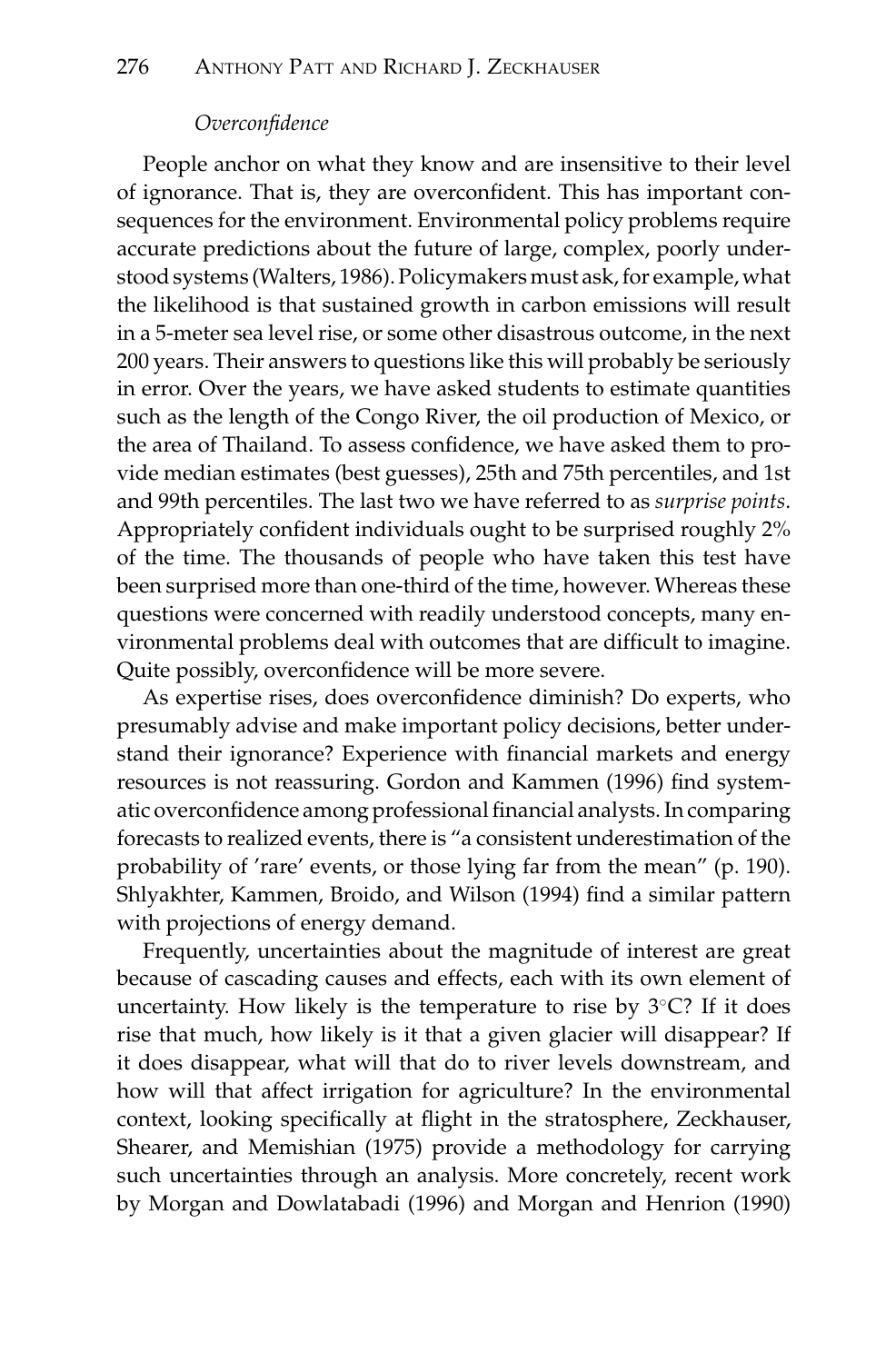modeling environmental problems such as climate change and acid rain has taken the approach of incorporating uncertainty at every stage of the modeling process, but these models are no more than attractive prototypes. Retail sensitivity analysis remains the norm. Rather than propagate uncertainty through their models, analysts continue to develop single-point estimates and then rework the estimates using alternative assumptions.

Many assessment agencies and decision makers attempt to correct for overconfidence by building margins of safety into administrative procedures, thus incorporating conservatism (Zeckhauser & Viscusi, 1990). But applying safety margins throughout a series of calculations can result in point estimates of health risks that are orders of magnitude higher than what is realistic. When these risks are compared to other risks, for which the number of calculations required is fewer or the safety margin less, society ends up doing more to protect people from the more complicated but often less dangerous risks. Alternatively, society shows an implicit preference to live with "old" risks that it understands and can estimate rather than replace them with "new" risks that may be of lesser magnitude but are less well understood (Huber & Litan, 1991).

## *Probability Weighting*

Individuals make inconsistent choices when outcomes are uncertain. They simultaneously purchase insurance and lottery tickets. Such behavior appears counterproductive and contradicts the very core of the expected utility model. In risk analysis, the key question is why people respond to risks in ways that seem to violate rational interpretation of the magnitude of the expected loss. Behavioral decision theorists have theorized that people are predictable in their over- or underweighting of certain probabilities, and that this can affect their decision making. This predictability of behavior can be tested by environmental problems and can be important for setting effective environmental policy.

There is a large literature pointing out a correlation between people's subjective probability assessment of a risk and their feelings about the potential outcomes. In other words, people's perceived probabilities and the utilities associated with outcomes are not independent of each other. In normative decision theory, by contrast, the magnitude of the outcome should have no influence on the assessed probability. Kammen, Shlyakhter, and Wilson (1994) note that people tend to place higher probability assessments on catastrophic and insidious risks than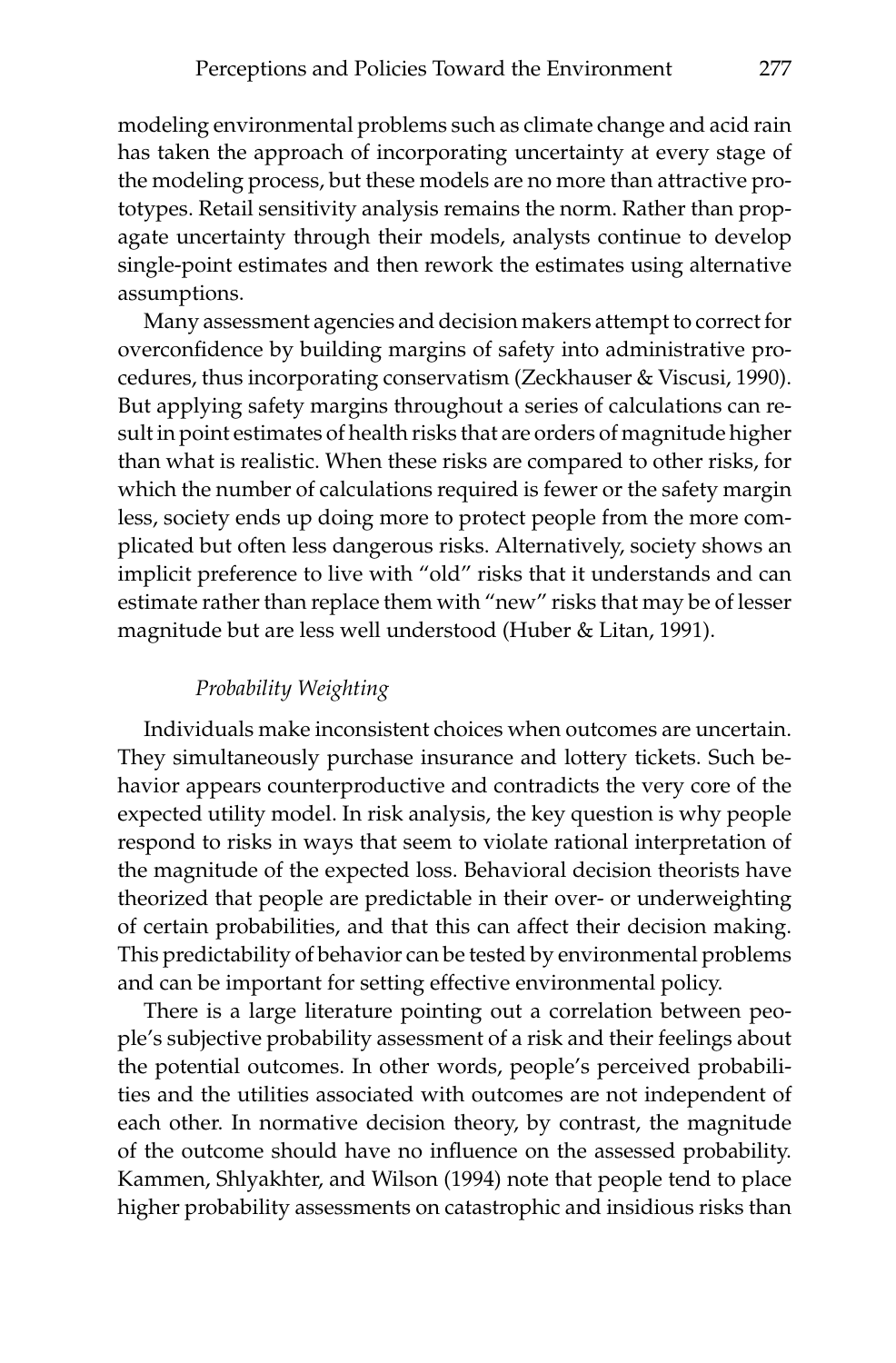on risks they feel they control. Authors such as Fischhoff (1996) have identified factors associated with outcomes that make people respond as if those outcomes were more likely. The fields of risk analysis, management, and communication have incorporated many of the lessons of behavioral decision theory, no doubt because, with low-probability risks, the norm for risks to the environment, decision theoretic predictions miss the mark so widely. We argue here that other environmental problems, not simply those involving health risks, warrant a similar analysis of decisions in behavioral terms.

## *Hyperbolic Discounting*

Environmental decisions often have consequences that stretch for years, decades, or centuries. Traditional discounting methods provide a clear normative tool for considering benefits and costs that take place over extended periods of time. However, citizens' preferences and choices rarely reflect what discounting would prescribe. Behavioral decision theory has developed a framework, hyperbolic discounting, that much more closely approximates what people actually do.

Two findings are especially relevant. First, people demonstrate discount rates that are present-biased; that is, they tend to discount the near term by a large factor and events further in the future by a significantly smaller factor (Laibson, 1997). These disparities in discount rate are compounded by normal agency problems, such as if one generation or government regime controls the early decisions and others control the later decisions. Second, people resist applying any discounting methods to decisions that do not involve market transactions and the productive capacity of capital. Thus, they are ready to apply a discount factor to money in a bank account, and say that being paid \$100 today is equivalent to being paid \$110 a year from now. They are far less willing, for a variety of reasons, to say that a policy saving 100 lives today is as attractive as one that saves 110 lives a year from now. When policymakers do start to make such determinations, they lack the same intuition that they have with money. In addition, ethical concerns, albeit rarely formulated crisply, weigh against discounting. The result may be choices that are inconsistent and preferences that vary substantially over time. People may commit to protect the environment in the future, but once that future arrives they will defer until an even later date.

Importantly, people learn that they are inconsistent over time, which may strongly influence the choices they make. They search for devices to commit their own future behavior. With long-lived environmental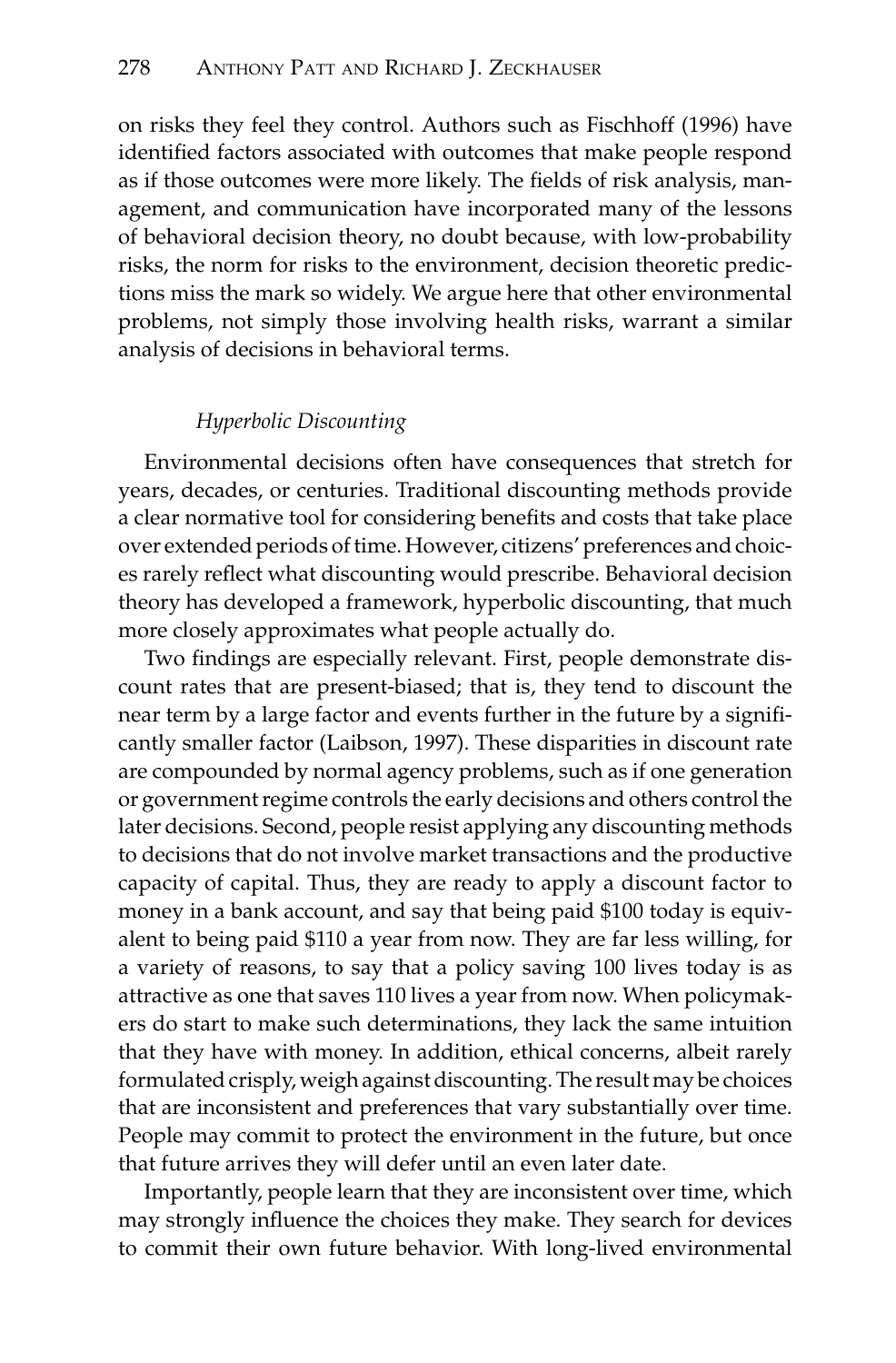problems, generations take the role of successive periods. Our generation might willingly bequeath an environmental legacy to the future if subsequent generations would behave accordingly, and those subsequent generations might be willing to agree. But given the absence of a commitment mechanism, they are not to be trusted; they will be selfish when their own time comes. The problem is that generation 1 values 3 relative to 2 more than generation 2 does.

Environmentalists and altruists toward the future confront this problem by seeking to constrain the behavior of future generations to conform to today's desires. A common adjustment is the use of precommitment devices, what Laibson (1997) calls *golden eggs*. For example, people set up investment accounts with substantial penalties for early withdrawal. They know that they will be tempted to withdraw money later on, as opportunities to spend money arise and their short-term discount rate makes leaving the money in savings accounts unattractive. The presence of an early withdrawal penalty makes it more likely that the money will stay put in the future. The policy equivalent may be to pass legislation; overturning the legislation is much more expensive politically than failing to enact it in the first place.

#### *Fairness*

Fairness gets a great deal of attention in environmental discussions. Is a policy fair to the people on the south side of town, who are closer to the dump, or to those on the south side of the equator, who have fewer economic resources to adapt to environmental change? Are we unfairly destroying the environmental legacy that was left to us, presumably with the intent that we pass it on to future generations? Is it fair that we destroy the breeding grounds of seals and the otters so that our economic activities can stretch even further? People place a high value on fairness, often overlaying this value on the others already discussed.

Fairness is an elusive concept and, like beauty, often lies in the eye of the beholder. Its opposite, unfairness, is more easily spotted. Despite difficulties of definition, fairness can be a trump card, even when it is fuzzily defined. An unfair policy may be defeated, even though no one can specify what a fair policy would be. Often the status quo reigns as fair, because at least no one is newly hurt by sticking with it.

Fairness is particularly relevant for environmental decision making involving the social costs of private action, as is typical of problems with externalities – such as pollution – and common pool resources,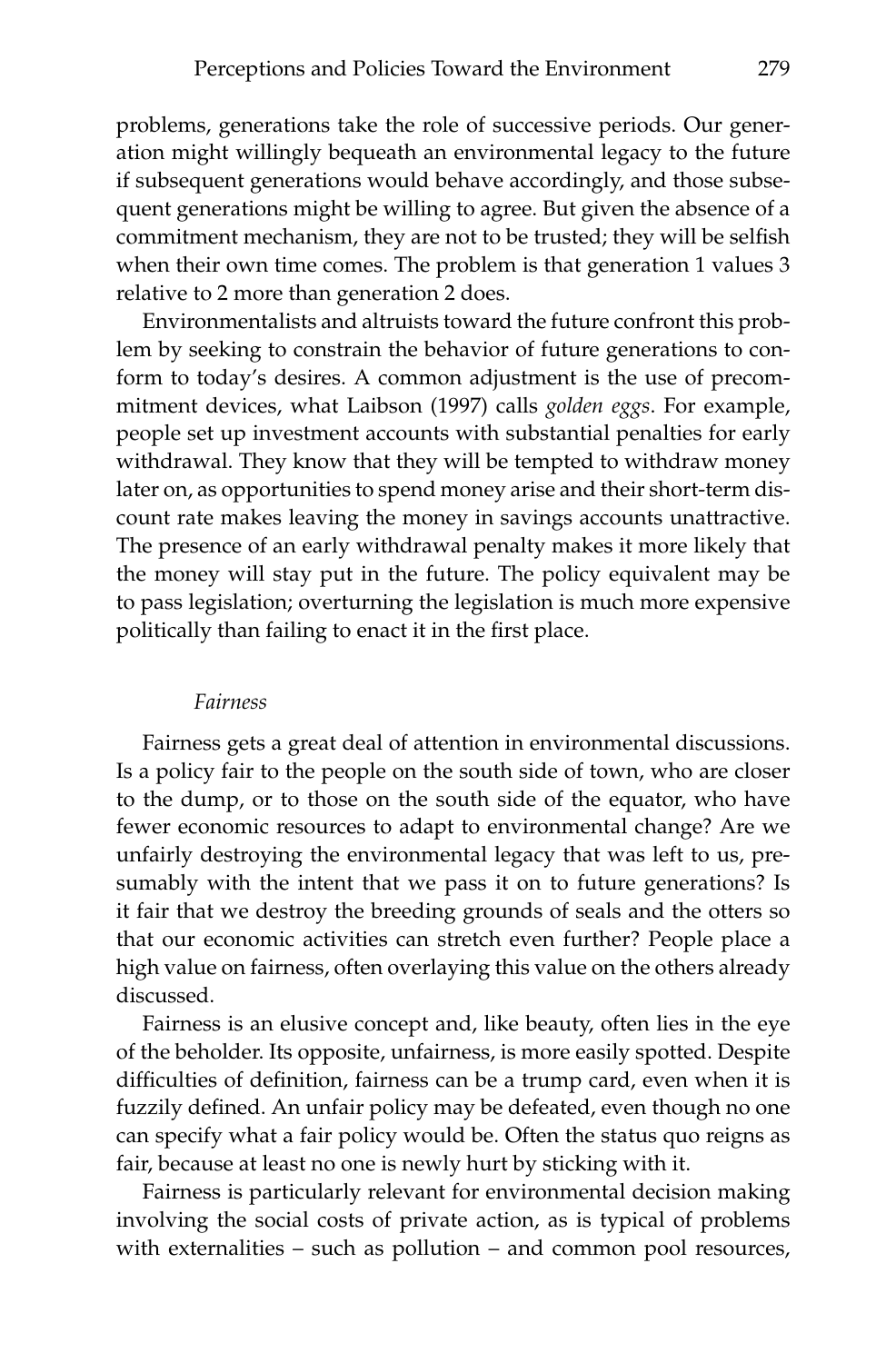or public goods. People do not act in the purely self-interested mode that economic models predict. For example, demand-driven environmental decision making can be important. Some people pay more for tuna fish that is "dolphin safe" even if their contribution to the cause greatly exceeds any private benefit they derive from the slight increase in cetaceans that their contribution creates. Similarly, some people buy expensive solar power despite the fact that they could easily be free riders instead.

Recent research has focused on the relationships among fairness, selfserving bias, and framing. Are people paying for the dolphins they are saving, purchasing a warm glow cheaply, or voting for environmental protection in the only way they know how? Diekman, Samuels, Ross, and Bazerman (1997) conclude that "most of us want to see ourselves, and be seen by others, not only as fair but as generous, or at least less self-serving than other actors would be in similar circumstances" (p. 1061). They find that people are far more likely to support unequal allocations, in which they themselves receive a greater share of some common resource, when the allocations are dictated by another or are seen as the status quo. People are far less likely to propose a self-serving allocation themselves.

# **Key Features of Environmental Decision Making**

It is in our blood to value the environment and environmental quality. But more than hemoglobin and plasma is required to think about how to make choices between different levels of environmental quality and hedonic pleasures. When people are asked to make these trade-offs, their cognitive processes let them down. They may become confused, they may make poor or inconsistent choices, or they may rebel. Many, for example, have criticized economic solutions to environmental problems as morally wrong, because they place an implicit price tag on the environment. Unless environmental quality is a trumping value, it is hard to see how implicit prices – which merely provide a way to value one output relative to another – could be avoided.

Economists assume that people at least have preferences that are consistent across choice sets. For example, the introduction of good C in a choice set will not affect a preference for good A over good B. A reasonable way of representing preferences among alternatives is in terms of willingness to pay (WTP). If I am willing to pay \$5 for good A, \$4 for good B, and \$3 for good C, then I must prefer A to B to C. Goods that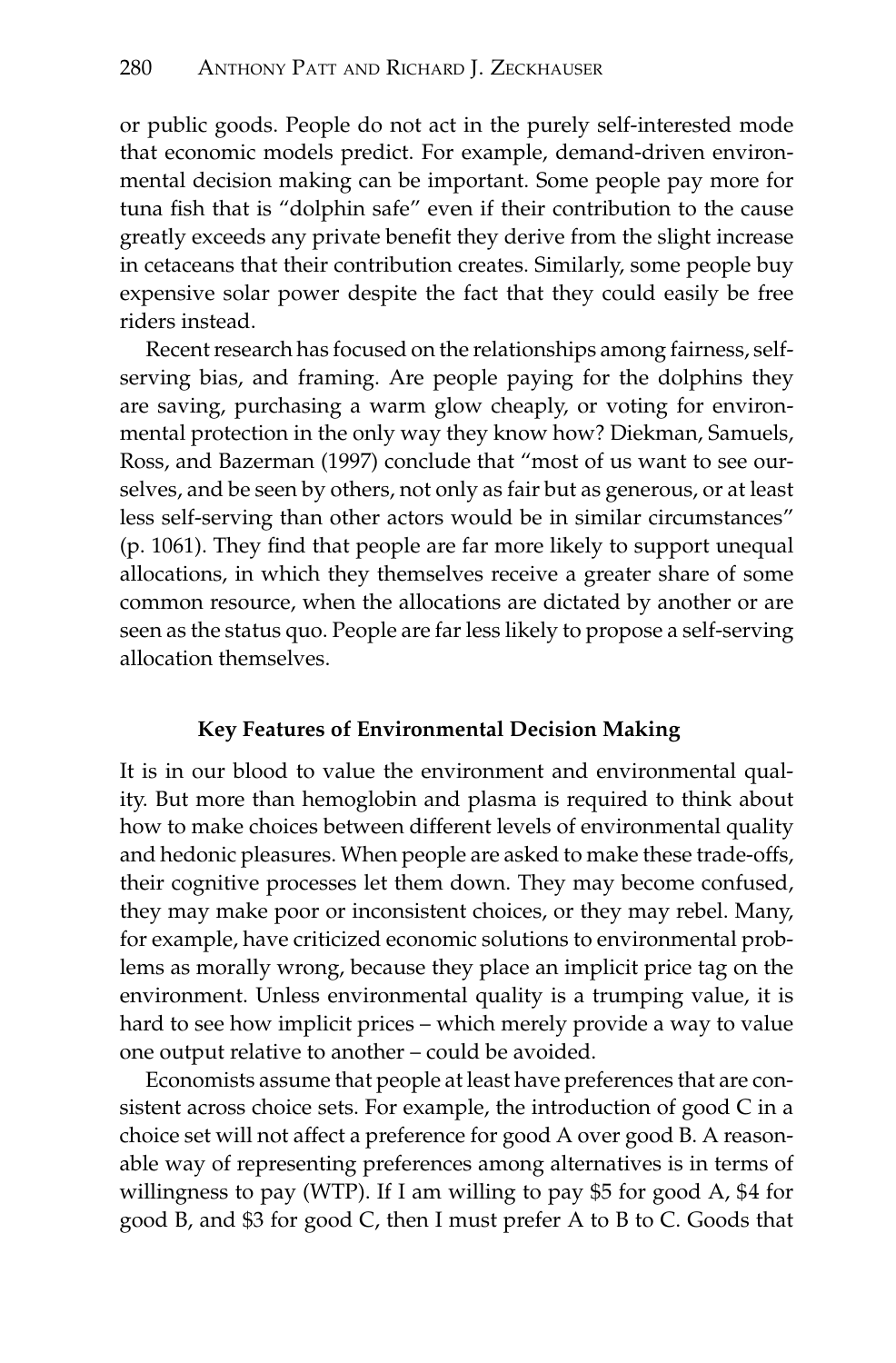are traded on the market have prices associated with them, prices that to some extent reflect people's WTP. Decisions involving public welfare can take these prices for granted; importantly, they can also take into account WTP for nonmarket goods. By finding out people's WTP for nonmarket goods, such as different kinds of environmental quality, decision makers can evaluate the welfare implications of trade-offs between different allocations of market and nonmarket goods. Furthermore, they can predict the choices that people will make when faced with scarcity and uncertainty.

But a growing body of evidence from both psychology and neuroscience indicates that this method of decision making is not innate, and if it is present at all, it must be learned. Rather, people form emotional reactions (or attitudes) to things and ideas that vary sign and magnitude, and this mechanism often works quite well. For example, Damasio (1994) describes patients who through head injuries lost the ability to form emotional responses. Though these patients possess fully normal intellects and reasoning abilities, they have lost the ability to make good decisions and choices for their own well-being. Importantly, the emotional responses that form the basis for decision making can depend highly on context. I may choose a particular model of car over a particular model of pickup truck, but when a newer version of the car comes out, that could well affect my opinion of the now outdated car while leaving my emotional response to the pickup truck unchanged. With the introduction of the new car, my positive emotional response to the old car would be diminished, and I might now choose the pickup over it. The implication is that problems bring their own implicit choice sets.

In a study by Kahneman, Ritov, and Schkade (1999), researchers asked people to rate the importance of losses in environmental quality (due to cyanide fishing around coral reefs in Asia) and human health (increased rates of myeloma, a form of skin cancer, among the elderly). The coral reef issue was surmised to be an important and offensive issue within the environmental purview. The melanoma was perceived to be a relatively benign problem within a much more important area, human health. On a scale of 1 to 6, respondents rated both the importance of the problem and their expected satisfaction from making a contribution to the problem. As Table 11.1 shows, the answers depended on whether the issues were presented in isolation or after a question about the other issue. In isolation, myeloma received a relatively low rating, reflecting its low importance within the area of human health. However, when compared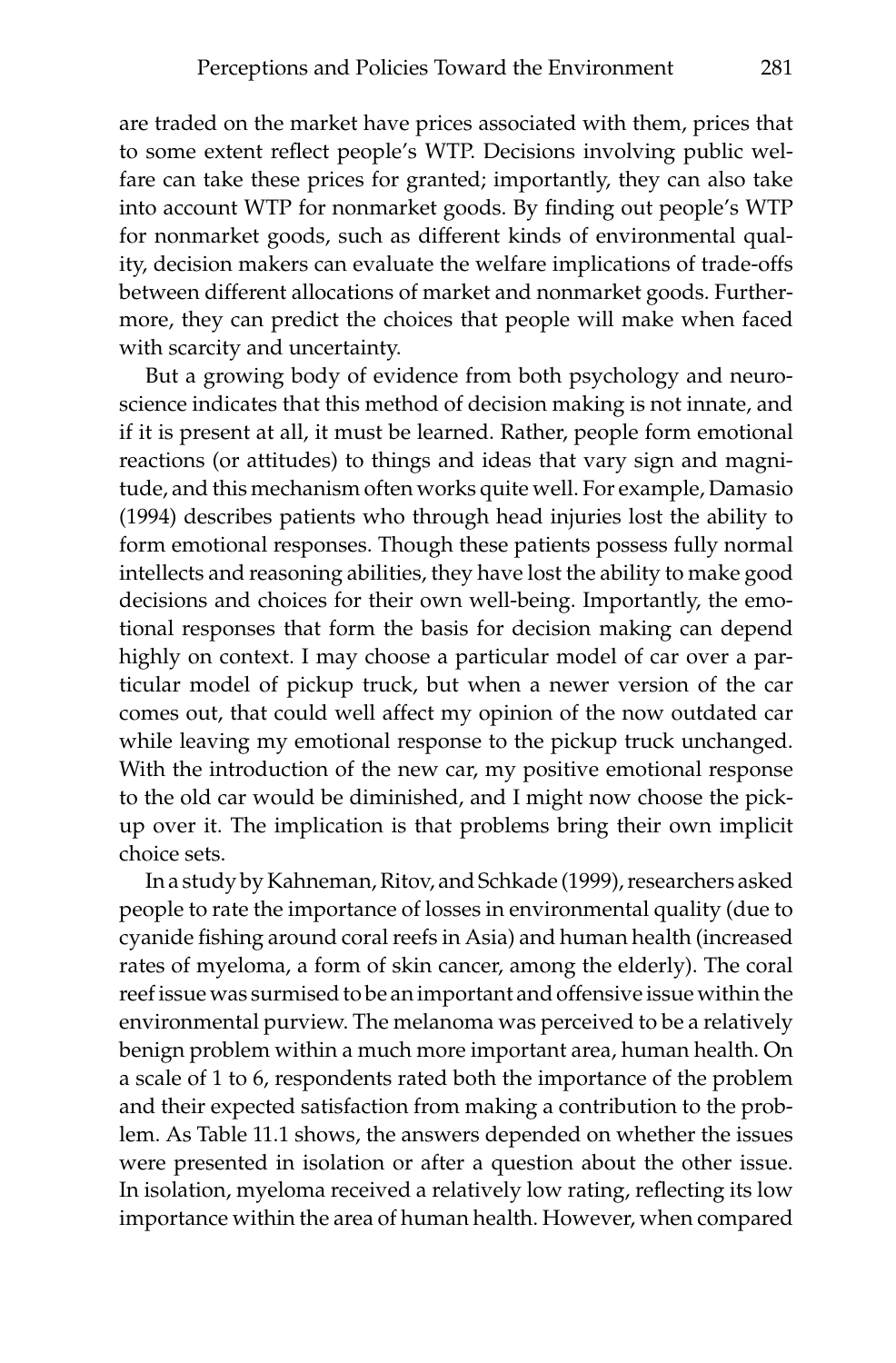| Importance Ratings (1–6)      |                |              | Expected Satisfaction (1–6)   |                |              |
|-------------------------------|----------------|--------------|-------------------------------|----------------|--------------|
|                               | Coral<br>Reefs | Myeloma      |                               | Coral<br>Reefs | Myeloma      |
| Judged alone<br>Judged second | 3.78<br>3.62   | 3.24<br>4.36 | Judged alone<br>Judged second | 3.54<br>3.24   | 2.84<br>4.18 |

with the coral reef issue, myeloma gained in importance because it deals with human health.

If environmental issues are unusually important as a class, then asking about them in isolation will understate their importance, and vice versa. Trade-offs and priorities across classes of issues will be missed. If people do make choices that reflect consistent preferences, it may be because they learn to do so in some situations. We would expect these situations to be ones they face often, and where feedback is available for good or bad decisions. By contrast, when people have to make choices in unfamiliar territory, where they are neither experienced at making the choices nor receive feedback on their decisions, we would expect less consistency. Without consistency of preferences, both predicting future choices and determining the welfare implications of public policies become problematic.

#### *Irreversible Phenomena*

The nature of many environmental problems suggests that people's heuristic-driven choices will bias their decisions. For example, economists tend to treat problems as well behaved and continuous; many natural systems, by contrast, respond in ways that are extremely nonlinear and have thresholds where outcomes diverge qualitatively. Managing a renewable resource, such as a fishery, provides a good and well-documented example. Below certain rates of harvesting, the system changes slowly, but beyond some catch threshold the population decline is rapid and accelerating. As the threshold is approached, decision makers may continue to be guided by wisdom derived from prior experience. Yet if they do not perceive when they have crossed the critical threshold and respond immediately, irreversible damage, such as species extinction, may result (Ludwig et al., 1993). Plummeting fish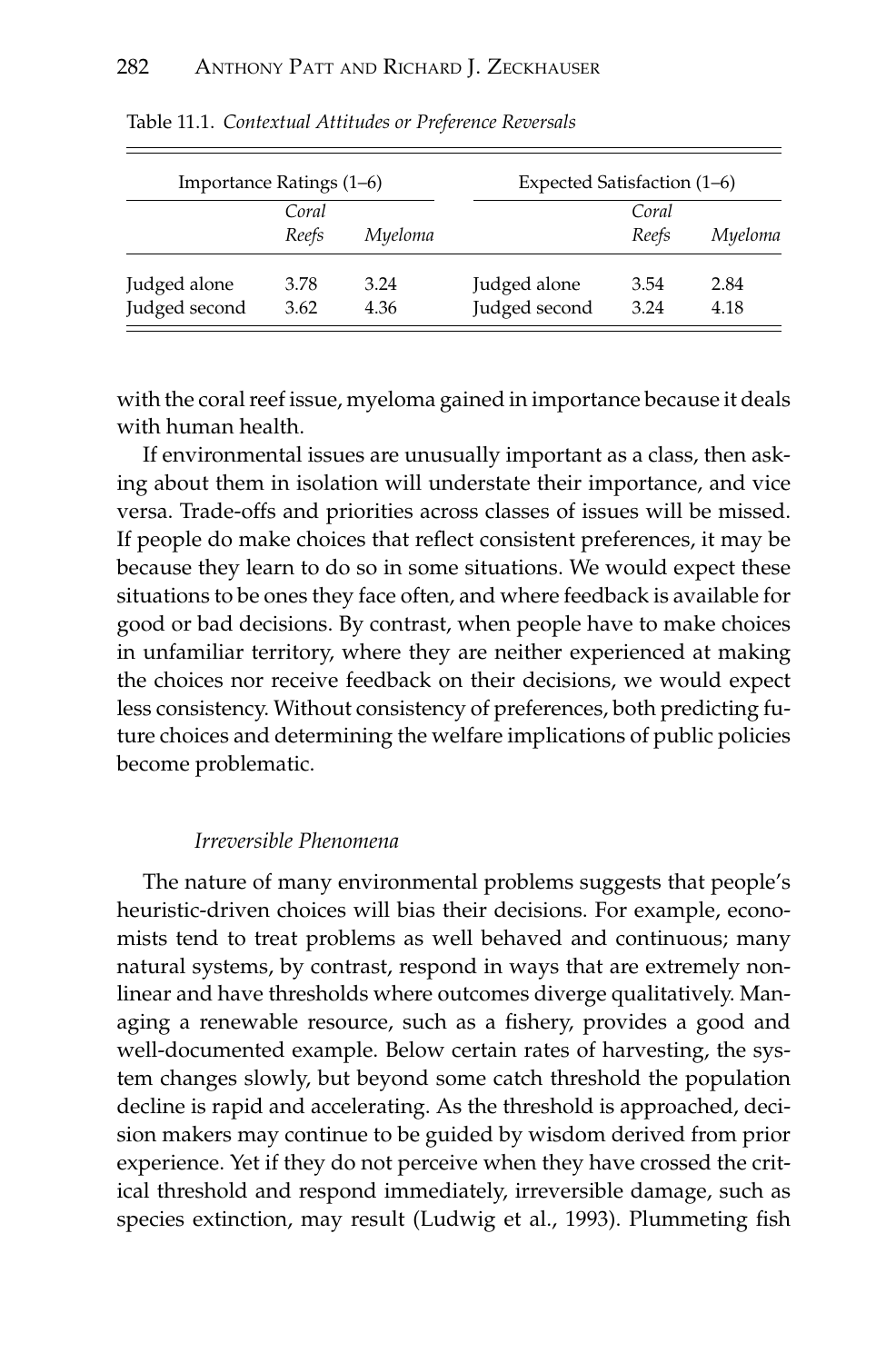stocks have afflicted the Grand Banks, the Columbia River, and numerous other locales.

The problem with irreversibility is not just that we can reach bad outcomes, but also that we are unlikely to understand our circumstances clearly as we progress toward them. If we are on the preferred side of the irreversibility threshold, we might never have been on the other side before. Many environmental decisions involve irreversible problems. If the decision is wrong, there will be no opportunity to correct the problem. When we characterize a problem as irreversible, we recognize that we cannot be guided by past experience, except on a meta-analysis basis, which looks across a wide class of problems. Irreversible problems demand extreme caution – though less extreme than the peddlers of irreversibility may claim. Such individuals portray irreversibility as a danger so bad that it cannot be risked. But this may well be a politically motivated framing ploy, and it is crucial to determine how bad the irreversible event may be.

People may also argue, however, that the irreversibility threshold is still a long way off. If a problem can be seen as potentially irreversible, decision makers will differ more widely in their predictions and prescriptions. Problems will be framed competitively as irreversible or as commonplace; these framings will matter for how decision makers actually act.

#### *Ambiguous Status Quo*

Previously, we explained the status quo's strong influence and how this can significantly affect outcomes. With real environmental problems, there is rarely an unambiguous definition of what comprises the status quo. Advocates in the environmental policy realm attempt to capitalize on this phenomenon, each presenting his or her own frame of what should be considered the status quo. Disciplinary analysts practice this game as well.

For example, in 1993, the State of Vermont faced a decision over an application by the Stowe Mountain Resort to install lights for night skiing on Mount Mansfield, the highest mountain in the region. Opponents claimed that the lights would ruin the region's rural character from one of moonlit pastures to one dominated by metal halide luminescence. Proponents claimed that the lights would bring economic development to the town. But Vermont was hesitant to grant the permit. Advocates for the resort convinced the state authorities to conduct a 1-year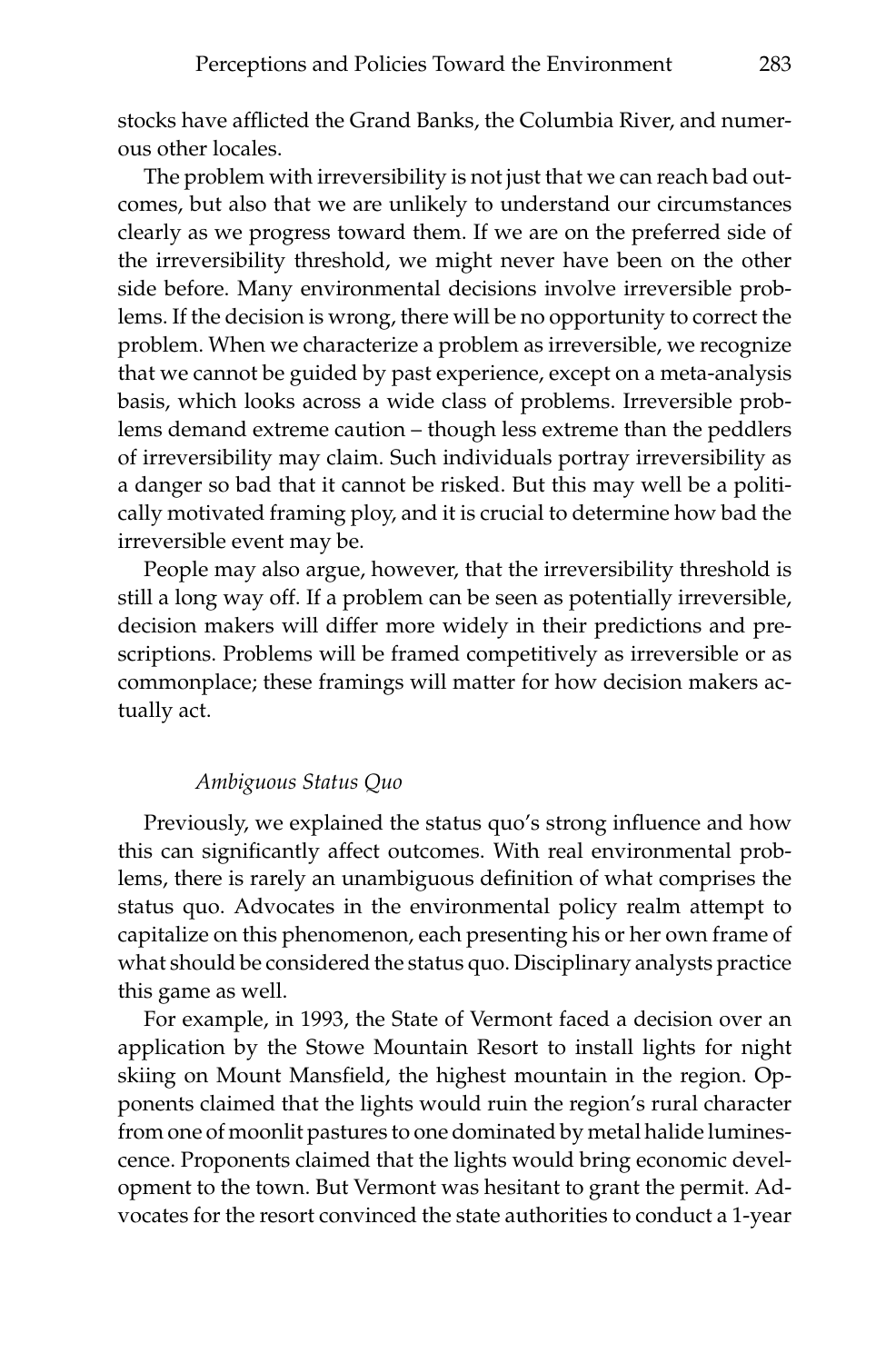experiment, allowing the lights to be put up without a permanent permit. During that year, two things happened. First, the resort failed to generate its predicted revenues; economically, night skiing was a failure. Second, most people got used to the lights on Mount Mansfield. By the end of the ski season, most of the opposition to the lights had dissipated. The state decided that it would not require the lights to be taken down, but issued strict guidelines limiting such development elsewhere in Vermont. The advocates for the mountain had been clever; in 1 year, people's conception of the status quo shifted from an unilluminated mountain to one with lights. That fact proved critical in the decision to allow the lights to remain.

How the status quo is framed has important implications for policy. For instance, environmental economists traditionally classify development that is unregulated by new environmental laws as the status quo. When conducting cost-benefit or other forms of analysis, economists typically treat as costs the effects on the economy of regulating for environmental quality, and the benefits as the improved environmental amenities that result from the regulation. They are thinking of the status quo in terms of rates and directions of change. But it is also possible to define the status quo in terms of the present environmental state, without regard to how that state may or may not change if current practices continue. In some cases, these two definitions are compatible, as with the cleanup of a polluted site or the imposition of a tighter pollution standard. In other cases, however, the two potential definitions of the status quo yield quite different results.

With climate change, for instance, economists mostly prepare their baseline scenarios assuming no further constraints on carbon emissions, implying a given level of economic growth, along with significant environmental deterioration over time. The policy alternatives are predicted to slow both economic growth and the rate of environmental change. One could just as easily argue that both the current level of economic output and the current state of the environment are the status quo. Under this definition, the failure to regulate greenhouse gas emissions actually results in a greater departure from the status quo than would a policy significantly reducing greenhouse gas emissions. Since people tilt toward the stand-pat solution, how the status quo is defined matters a great deal. The economists' standard framing should dampen policy efforts to slow greenhouse warming. The alternative framing, suggested by many ecologists (e.g. Mintzer, 1987), will make people much fiercer about slowing emissions rates. The problem is politically salient because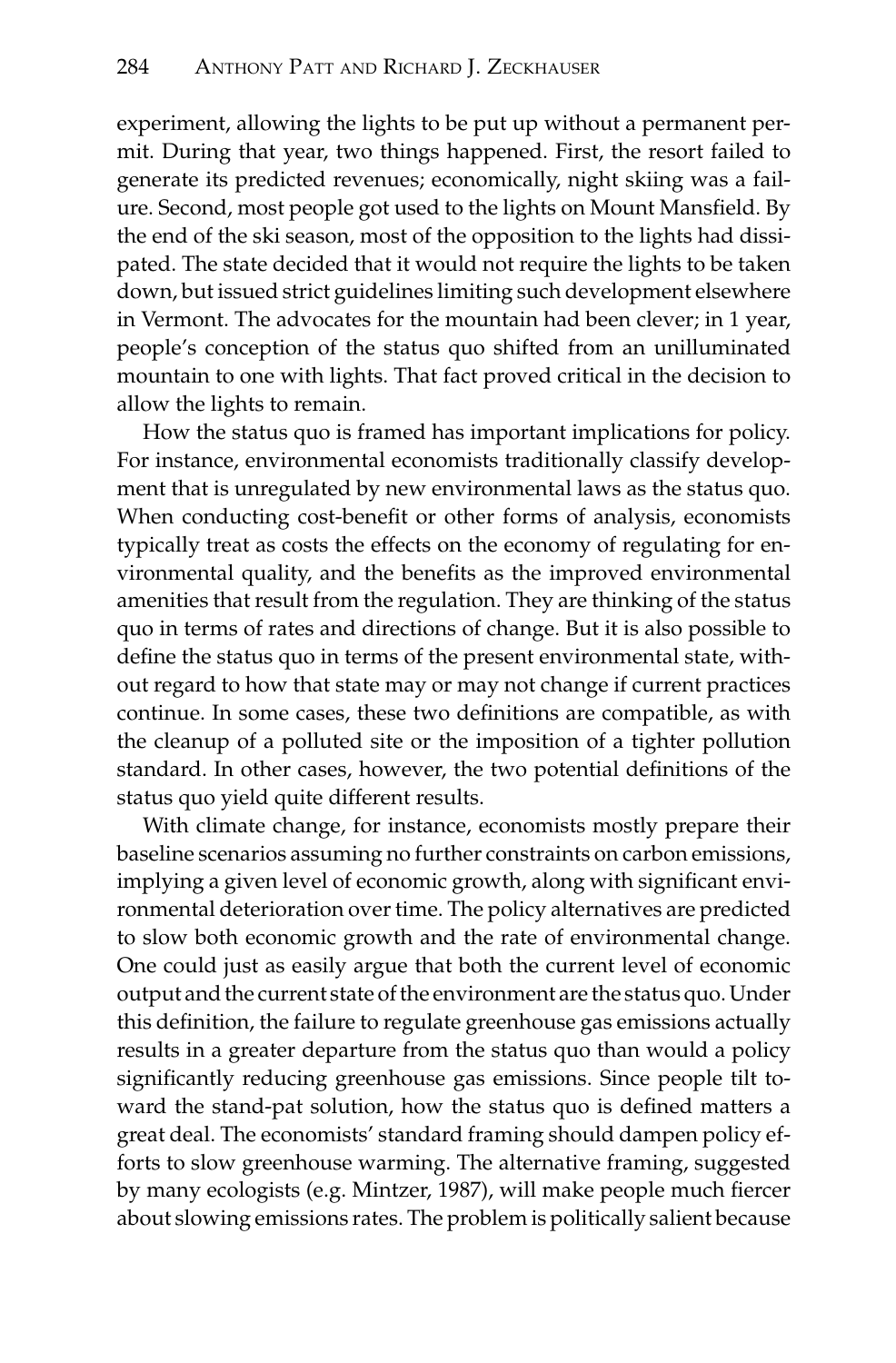implicit property rights get assigned to the status quo. In the United States, for example, there is tremendous resistance to taxing pollution but not to granting tradable permits to pollute. Although the former is probably more efficient when information is incomplete, tradable permits give current polluters the right to continue doing so.

#### *Low-Probability, High-Consequence Events*

Many of the most significant environmental problems for the 21st century revolve around low-probability events that have monumental consequences. The problem with global warming, for example, is not that it is inevitable, but that it could have any of a range of unlikely consequences (e.g., significant shifts in the patterns of ocean currents), each of which would threaten most civilizations. As a global threat, it is not unlike nuclear war in the 1960s and 1970s, unlikely but extremely consequential. Other threats of this nature involve new viruses brought out by rapid population expansion in developing regions, such as AIDS (acquired immune deficiency syndrome), massive radioactive contamination, and the loss of human fertility from chronic exposure to endocrine disrupters. Unfortunately, we are very poor at assessing the likelihoods of such low-probability events, and history gives us little guidance on any particular one of them. Indeed, even a meta-analysis looking across events does not reveal whether society has been foolhardy or appropriately prudent. There simply is not enough experience to enable us to tell whether what we judge to be 1 in 1,000 global catastrophes are really 1 in 100 or 1 in 100,000.

Behavioral decision theory can help alleviate our difficulties in these areas. It has the most to say when subjective and objective probabilities associated with uncertain events are furthest apart, as they are with events of very low probability, and when the outcomes are especially frightful. Numerous environmental issues share the fundamental features of low probability and a high-magnitude outcome. For example, Kammen et al. (1994) discuss potential catastrophes resulting from nuclear power, climate change, air pollution, and other causes falling under the umbrella of the environment. In its report *Unfinished Business*, the U.S. Environmental Protection Agency (1987) highlights how many of its policies reduce environmental harm, devoting disproportionate attention to the risks that people care about. Hence environmental problems such as toxic waste dumps receive ample federal funding, whereas others such as indoor air pollution go largely unnoticed, even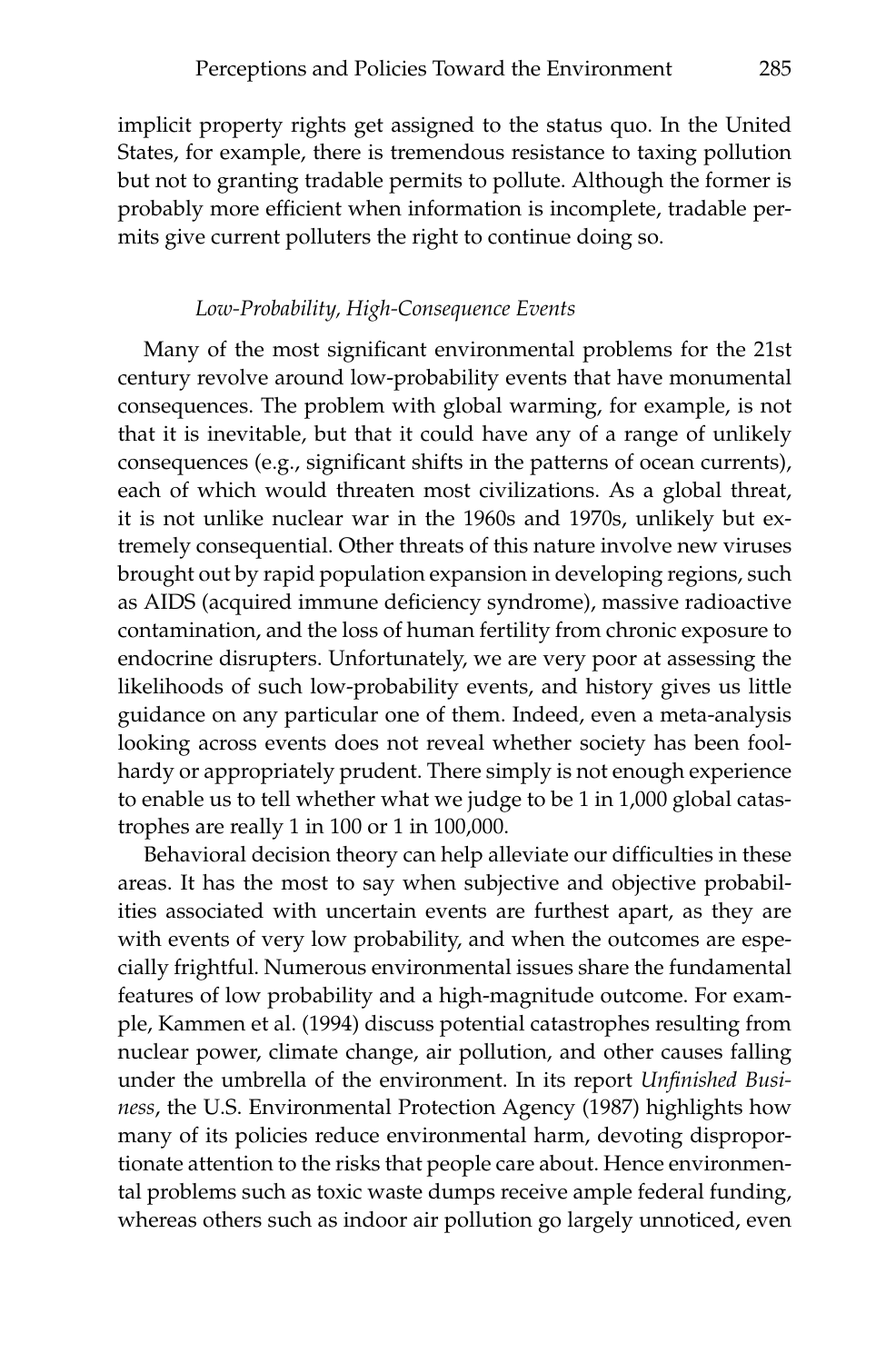though the undernoticed risks pose a much greater statistical danger to society.

Most people are surprised to learn that there is little correlation between people's fears and typical objective measures of the dangers they face. For example, many people consider nuclear power to be the most substantial risk to public safety, whereas experts place it well down the list, after such risks as large construction, bicycles, and swimming (Slovic, 1987). Breyer (1993) identifies several causes of this result: public misperception of environmental risks; congressional attempts to mandate levels of safety; the difficulties that regulators face when trying to protect public safety in the face of uncertainty and ignorance; and at times ignorance about what the possibilities might be. In addition, people generally view risks differently based on where the risk comes from. Indoor air pollution is people's own responsibility, yet potential nuclear accidents occur because of factors beyond our control. People hate new risks that are imposed by other people, are willing to tolerate risks that they impose on themselves, and tend to ignore as background information risks generated by nature (e.g., Fischhoff, 1997).

The fact that many environmental risks are of low probability and thus subject to public misperception creates a substantial dilemma for policymakers: whether to leave the problem of these risks essentially to the market and people's private decision making, or to impose standards on risk regulation that are patently paternalistic (Zeckhauser & Viscusi, 1990, 1996). Although economists typically

argue that individuals' preferences are to be relied on and taken as given, economists are the first to question the underlying rationality of individuals' choices about risks and to suggest that informed expert opinion offers a superior guide to policy... . Yet the rational decision framework remains the appropriate normative reference point: policies should not institutionalize the errors people make but, rather, should promote the outcomes they would choose if they understood the risks accurately. (Zeckhauser & Viscusi 1996, p. 149)

In effect, though economists are very accepting of people's values, they are willing to override people's probability judgments when those judgments are demonstrably in error. They are even prone to question choices that deviate from what the economists believe people's values would dictate. As a result, many policy choices guided by expert opinion make people angry, and a rift can easily develop between expert assessment of environmental risks and grassroots opinion, complicating the ability of all concerned to address the problem (Wynne, 1996).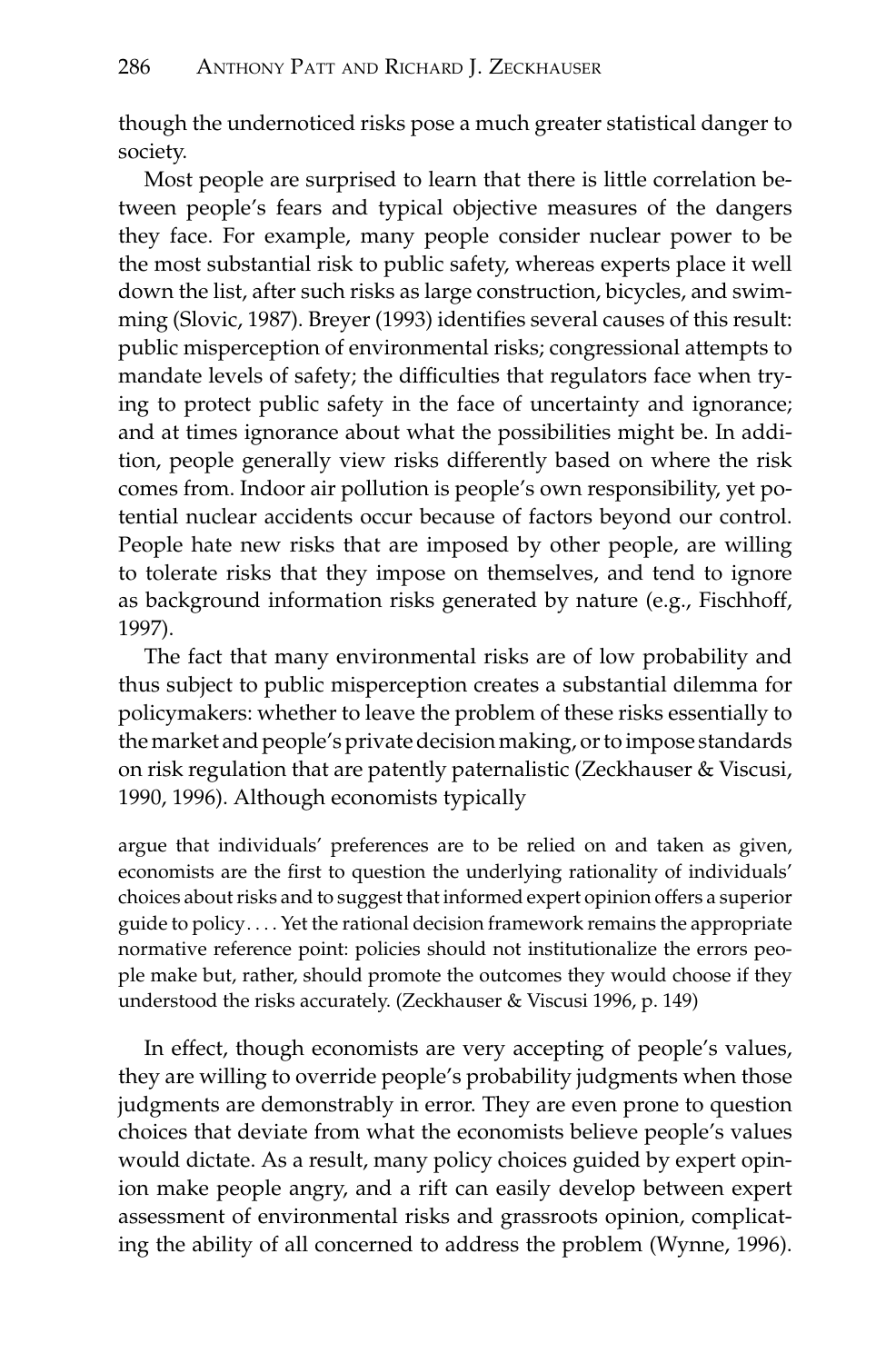As Fischhoff (1985, 1995) describes, the creation of constructive policies requires a great deal of attention to communicating the risks effectively and making people feel involved in the process. Increasingly, communicators of risk have used devices to help people understand new risks, compare them to others with which they are already familiar, and finally take part in the decision-making process.

The fact that people are likely to respond irrationally to low-probability, high-consequence risks is well recognized by those who make a living out of communicating those risks, either in an advocacy or a coalition-building role. Patt (1999a) analyzed scientific assessments of one particular low-probability, high-consequence risk – the possibility that global warming would cause the West Antarctic Ice Sheet to collapse, resulting in a rapid 5-meter rise in sea level – and found a great deal of strategizing. Advocates on the two sides of the global warming debate either used the ice sheet's collapse to provide a reason to fear climate change or pointed to its implausibility as a recurring feature of the other side's arguments and fears. Importantly, consensus groups such as the Intergovernmental Panel on Climate Change (IPCC) tended not to discuss the particular risk. Two reasons can account for the omission. First, these groups would have been challenged to reach an internal consensus on how best to communicate the facts of the low-probability, high-consequence risk. Second, these groups realized that discussing the risk was likely to be counterproductive to building an external consensus about what actions to take to address the climate change issue. Since their job is to forge consensus rather than to stir up controversy, groups such as the IPCC steer clear of such risks altogether.

## *Contingent Valuation and Its Problems*

Contingent valuation (CV) is a common method used to value environmental change. Researchers use it to measure things such as air quality (Irwin et al., 1990; Schultz, 1985), wildlife (Walsh, Bjonback, Aiken, & Rosenthal, 1990), or other resources for which market data do not exist. Basically, CV asks people how much they would pay for various environmental amenities. Often the questions address resources lost or at risk elsewhere, such as otters whose lives may be lost. Economists have always been suspicious of survey results; CV reinforces their suspicions. A large literature has shown that CV data are unreliable, partly due to a number of behavioral effects. First, the phenomenon of*embedding* shows up; people value a given resource and a significantly smaller subset of that resource essentially the same (Binger, Copple, & Hoffman, 1995;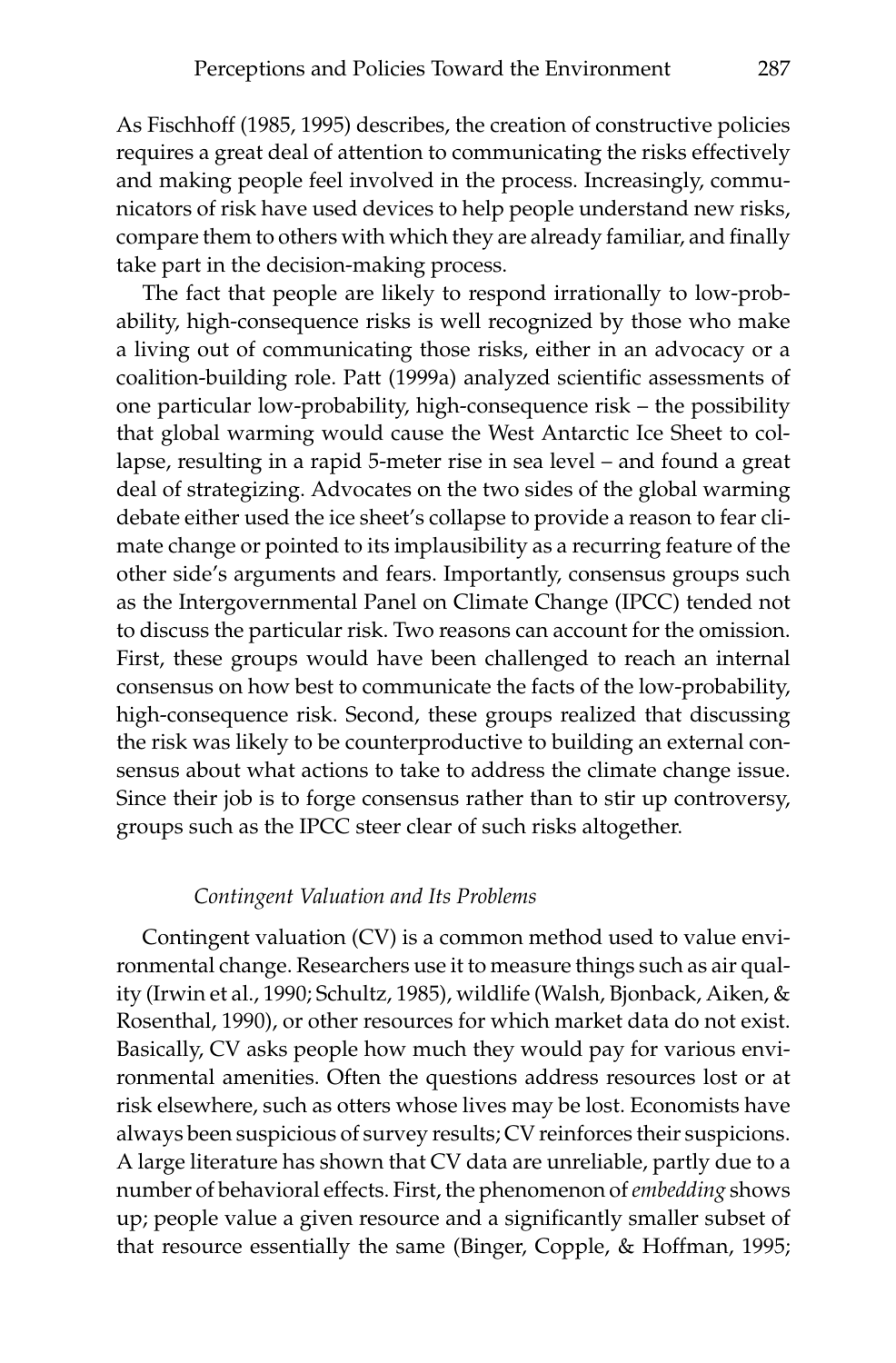Gregory et al., 1993; Irwin, Slovic, Lichtenstein, & McClelland, 1993). For example, respondents to a phone survey expressed essentially the same WTP to save fish in a particular lake in Ontario, in several lakes in the area, and in all of the lakes in the entire province (Kahneman, 1986). The embedding takes place not only for the resource, but also for the decision-making unit: Individuals express the same WTP for themselves and for their family as a whole, even though the latter ought to be several times higher (Binger et al., 1995).

Loss aversion also diminishes the reliability of CV. Individuals value losses more than they do equivalent gains (Kahneman & Tversky, 1979), and hence it matters a great deal whether the CV questionnaire is framed in terms of an existing environment resource to be preserved against loss (WTA) or a new environmental resource to be acquired (WTP). When framing effects become so important, the underlying methodology cannot be relied on to give consistent results. The challenge to design a CV methodology that provides credible results remains elusive (Binger et al., 1995), despite efforts of environmental regulators and policymakers to standardize the techniques (e.g., U.S. NOAA, 1993); behavioral theory suggests that this may be akin to the search for a unicorn.

In responding to the challenge of valuing environmental goods (which are unfamiliar commodities), people frequently exhibit preference reversals. In a series of surveys, Irwin et al. (1993) found that people react differently when asked to place relative values on environmental goods and when asked to rank them against other goods. In one survey, 92 subjects were asked whether they would prefer improved air quality or a new computer. When the question was framed as a direct choice between the two, the majority of them preferred better air quality. When instead they were asked to give monetary values to each of the choices, the majority gave a higher value to the new computer. Indeed, a third of the respondents showed a reversal of preferences: they placed a higher value on the computer but preferred the cleaner air. In a related study, Fischhoff et al. (1993) noted that subjects show the embedding phenomenon less frequently when asked to make direct choices rather than assign values. Often, the dollar figure they provide reflects merely a "feel good" statement for preserving the environment, giving them a "warm glow." In the context of a direct choice, individuals rely on different factors to decide whether they prefer environmental preservation to other goods (Fischhoff et al., 1993). Perhaps they are expressing their solidarity with the environmental movement when they are asked to make direct choices, an expression that is more difficult to quantify when assigning monetary values.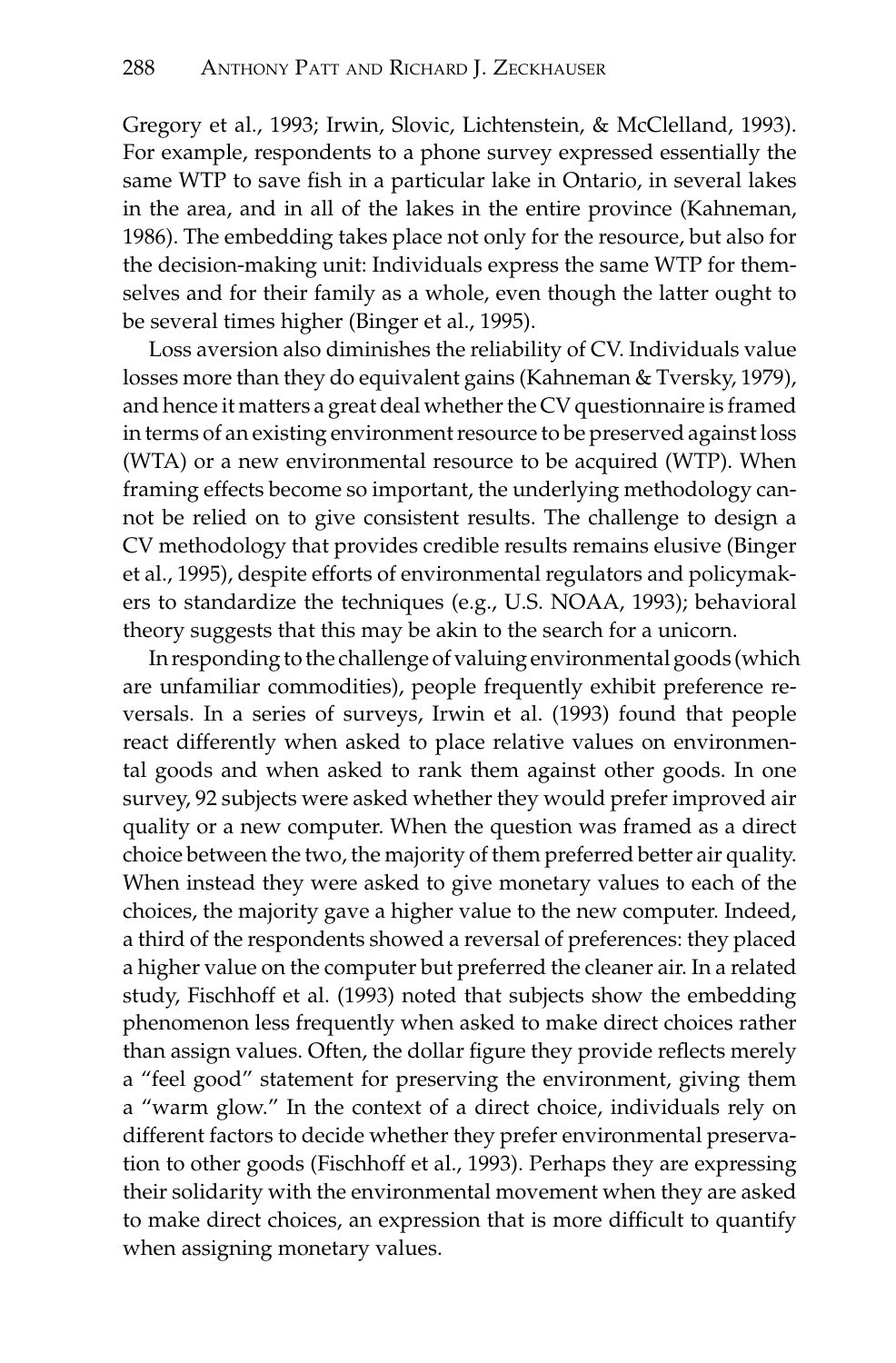The environment is an issue area where people have rarely had to make trade-offs, where they have received little feedback on the consistency of their choices, and yet where there is a need to obtain WTP measures in order to evaluate important policy options. For example, global warming threatens to disrupt ecosystems and exacerbate natural hazards, such as hurricanes, in particular geographic regions. Most people would probably have a negative reaction to global warming and a positive response to averting it. Yet people also have a positive response to cars, light bulbs, and all of the energy-consuming gizmos that contribute to global warming; indeed, they consider these part of their endowment. People in industrialized nations may also have a positive response to allowing developing nations to acquire some of the same material luxuries, although probably not if doing so meant forgoing significant amounts of these luxuries themselves. People have also been choosing cars and electronic gizmos for decades, but have not typically seen these purchases as having a direct effect on climate, and certainly have received no immediate feedback from weather patterns when they drive their car an extra kilometer. So it is likely that people will have poorly informed and poorly defined preferences on the issue of global warming and measures to combat it. At the same time, the issue demands the attention of policymakers, who must take action.

## *Insufficiency of Private Markets*

The status quo bias impedes private markets in their pursuit of economically efficient outcomes. Coase (1960) suggested, in his seminal article leading to the Coase theorem, that many externalities could be dealt with adequately through private negotiations or through markets operating among the affected parties. Assuming minimal transaction costs and well-defined property rights, markets would form between those harmed by externalities and those who create them. Hence, if the damage caused by pollution were smaller than the costs of avoiding it, those people suffering from pollution would pay the polluter to stop. An important element of the Coase theorem is that it does not matter to whom the initial property rights are assigned when income effects are small. Whether the polluter has an initial right to pollute, or the neighbor an initial right to clean air, does not determine the level of pollution they will negotiate. Numerous experiments have attempted to test the Coase theorem empirically (Hoffman & Spitzer, 1993; Knetsch, 1990). The results suggest that the way property rights are initially assigned determines the status quo, and this in turn influences the result of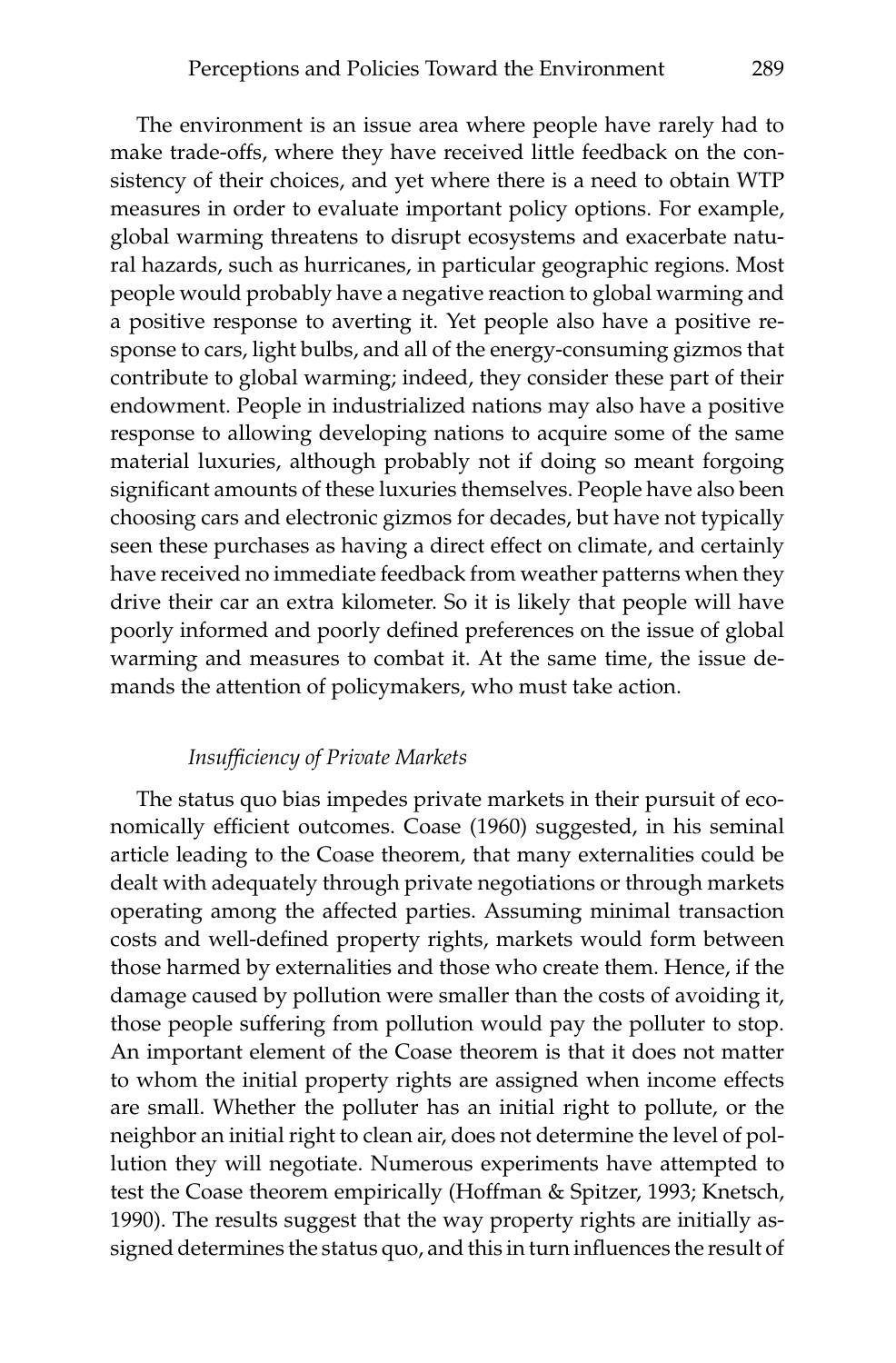negotiations. If the polluter has property rights, we will end up producing far more pollution than if those who suffer the pollution begin with a right to a clean environment (Kahneman, Knetsch, & Thaler, 1991). Because unresolved externalities are a major environmental problem, government intervention may be necessary to supplement market-based decision making.

## *Bright Lines*

People judge performance relative to bright lines. Usually one side of the bright line is good and the other is bad. How much the bright line is beaten is not so consequential. DeGeorge et al. (1999) find three bright lines (positive profit, last year's earnings, and the consensus of analysts' earnings estimates) for earnings in business firms, and find that businesses manipulate their earnings to get beyond them. These bright lines become important to managers, even if the means to achieve them, such as pushing sales by discounting when one is short of the target, are costly in the long run. Camerer, Babcock, Loewenstein, and Thaler (1997) examined the labor supply among New York City cabdrivers. They found that the drivers set daily earnings targets; on slow days they drive for many hours, whereas on busy days they leave work early. They could earn more money working fewer total hours by working the same number of hours each day, and could do better still by logging long hours on busy days and quitting early when the fares are slow. One way to explain the behavior of managers and cabbies is that people prefer to cross bright lines of some earnings target. They value having made their money goal in a given day or year and will strive to accomplish that goal.

With environmental problems as well, we often enshrine bright lines and struggle beyond them. For example, environmental negotiators in Europe have adopted the standard of *critical loads* for designing a regulatory framework for acid rain (United Nations, 1988). Recognizing that different ecosystems, and even different types of soil, can withstand different threshold levels of acidic deposition from air pollution, they have mapped the deposition levels across Europe that are the highest possible without any observable consequences. Using these maps and knowledge about how wind spreads pollution from factories to fields, they arrived at a very ambitious set of cost-effective emissions reductions, in some places as great as 90% from baseline amounts. Yet as Patt (1999c) discusses, these critical load models are highly arbitrary. The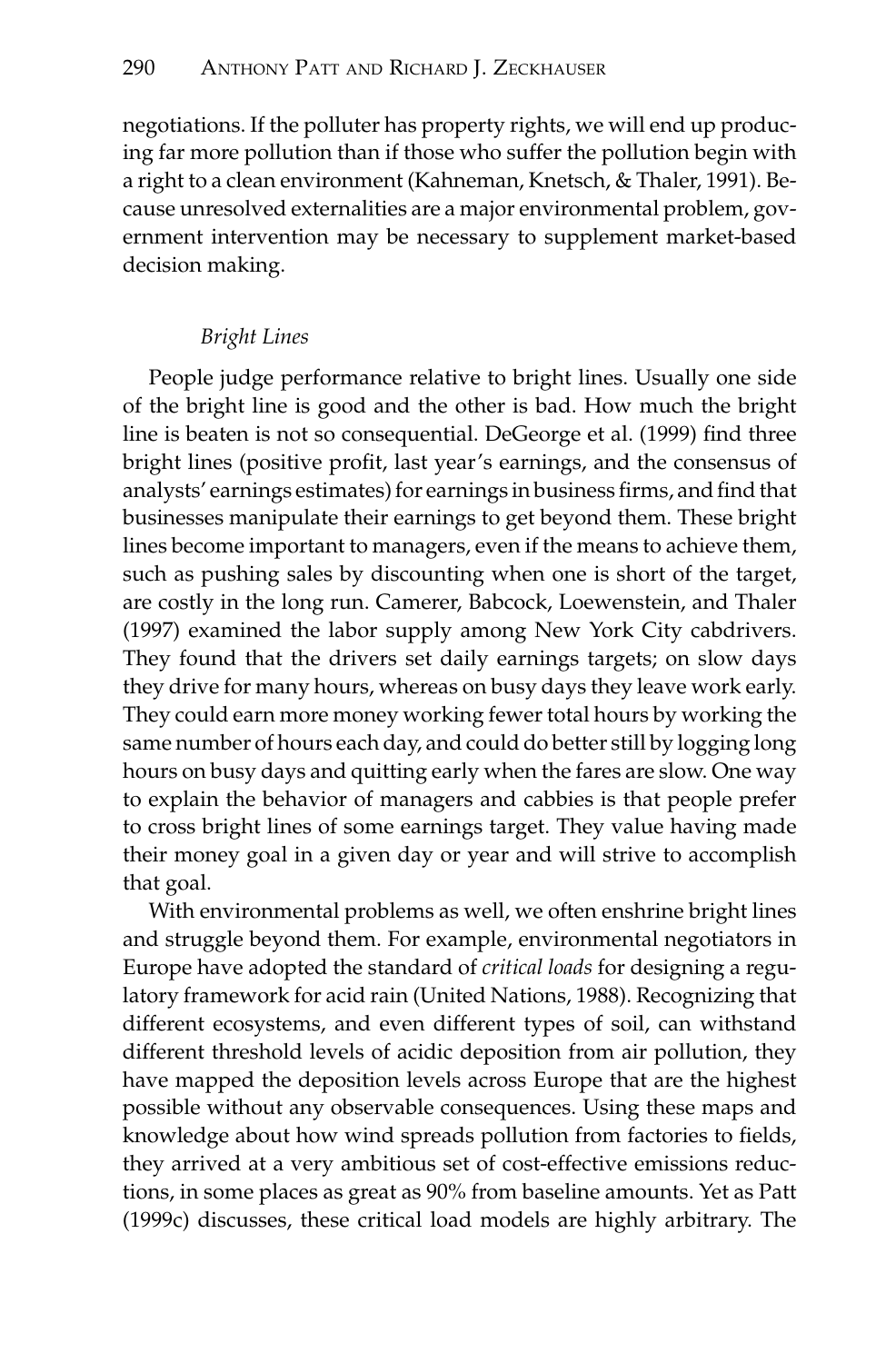principal benefit of negotiating international policy around a critical load framework is that it provides an apparent bright line that helps to generate consensus.

There are two problems with bright lines. First, they take on too much importance. Moves that cross them are valued too much compared with equally important moves on either side of the bright line. Second, many bright lines in environmental policy are set inappropriately. They often revolve around some mathematical property, such as zero environmental impact or 1 part per million, when a little environmental impact or 3 parts per 10 million might be acceptable and far more achievable. To respond to concerns about equity, uniform bright lines are often set across situations where different standards would be desirable.

There is something particularly attractive about achieving the bright line of "no observable environmental impact." For the same policy problem, acid rain, U.S. policymakers have used equally bright lines of a different character. American air quality standards define an acceptable level of risk, and results are reported in terms of attainment or nonattainment, as opposed to quantitative risk levels. In another piece of regulation, the Clean Air Act Amendments of 1990, total sulfur emissions will be reduced by 10 million tons from baseline amounts. To achieve a cost-effective solution to this very different bright line, the amendments create a system of tradable emissions permits. Both the European and American regulations ensure that environmental targets are reached in a rational manner, but neither guarantees that the target itself is efficient or wise (Stavins & Whitehead, 1997).

## *Intergenerational Valuation and Commitment Devices*

Environmental policy often involves issues that span generations. Schelling (1995) notes that this is a challenging problem. There is no reason, he suggests, that people should care less about the welfare of their great-great-grandchildren than they do about that of their greatgrandchildren; they will never know either generation and have an attachment to them based only on genetic proximity. Thus, we should not expect people to continue to discount future events once those events are more than a few generations into the future. But people care very much about their own generation relative to the ones that follow. Should all generations that people will never know be discounted at some level more than those who are alive today should? If so, how does this compare to discounting the welfare of people who live oversees and whom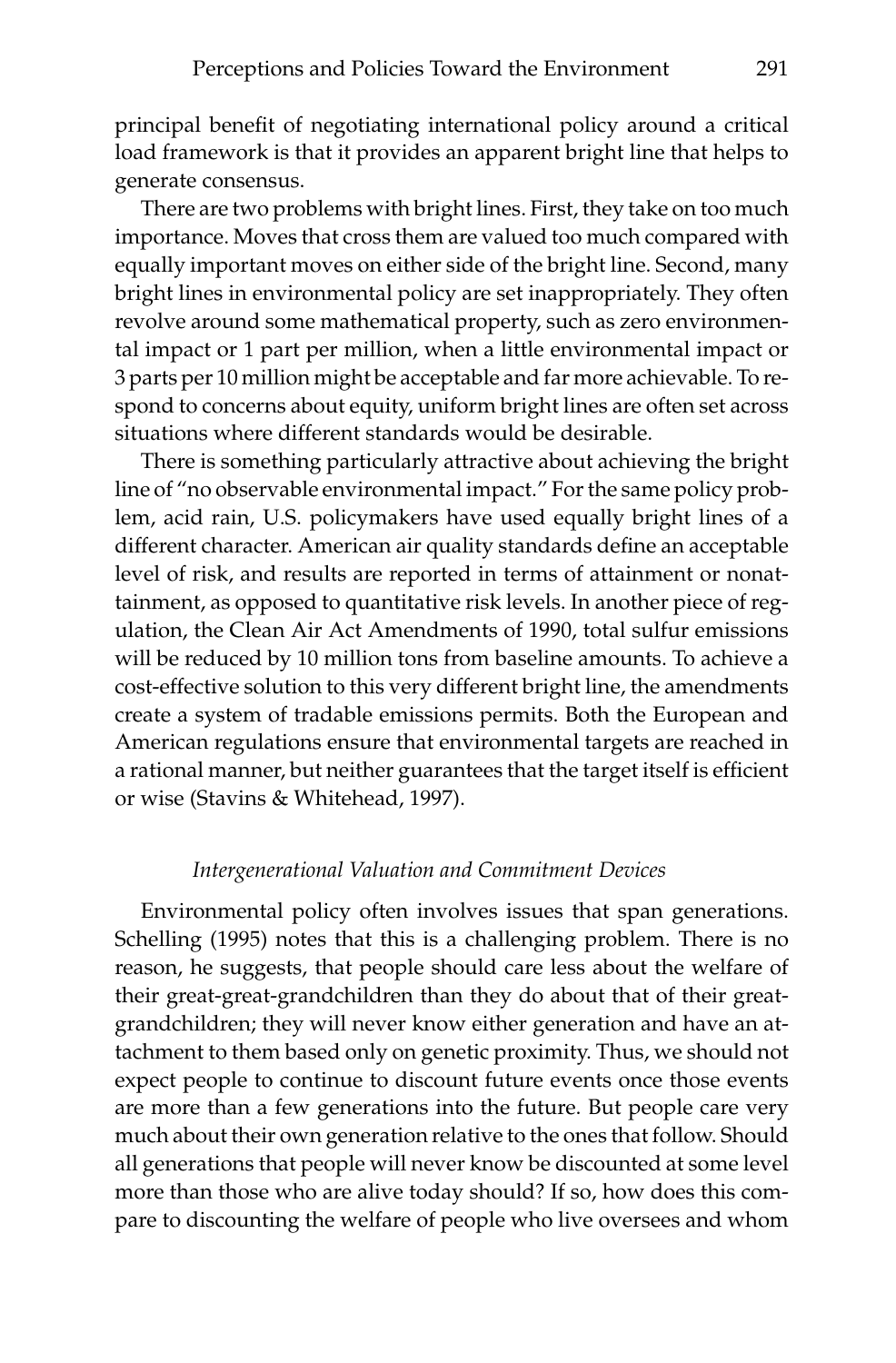we will never know? Schelling poses the question of whether it makes sense to invest our resources in avoiding climate change when we could potentially help far more people, over the long run, by investing in economic development programs to benefit today's poor and the poor to follow. Is there some sense from an intergenerational perspective in which environmental matters, such as preserving an ocean or the atmosphere from a measured amount of harm, count more than guaranteeing other aspects of material well-being through the provision of productive capital? We do not understand how people's altruism operates across time and space, and they do not seem to either. Absent this knowledge, it is difficult to implement preference-respecting decision making for global, long-term problems.

We argued earlier that long-term preferences might well be reflected with discounting models that consider problems of dynamic inconsistency and attempt to build in commitment devices (Laibson, 1997). Environmental policymaking shows these factors at work. For instance, leaders at the 1992 Earth Summit made a nonbinding commitment to reduce emissions to 1990 levels by the year 2000. The fact that this pledge proved unenforceable provided much of the impetus for the Kyoto Protocol (United Nations, 1997), which called on countries such as the United States to begin reducing greenhouse gas emissions toward a baseline starting in the year 2008. Given the excess weight, relative to straight discounting, that is placed on the present, policymakers are unwilling to take costly steps now to benefit the future, but they are willing to commit to such steps in the future. We can predict that in 2008 the United States and other nations will prefer not to reduce their greenhouse gas emissions to the extent called for by Kyoto, just as many holders of individual retirement accounts wish that they could withdraw their money early. But the agreements put in place now may be too much to overcome in the future and will be undertaken as planned. If we recognize that commitments to future action may be the only way to effect change, it is important to design mechanisms to create and enforce these commitments.

## *Destination-Driven Costs and Moving Equilibria*

When choosing how to model the environment, economists have assumed that environmental cleanup can be represented by traditional supply-and-demand diagrams. Underlying such diagrams are the standard assumptions of continuity and diminishing returns to effort or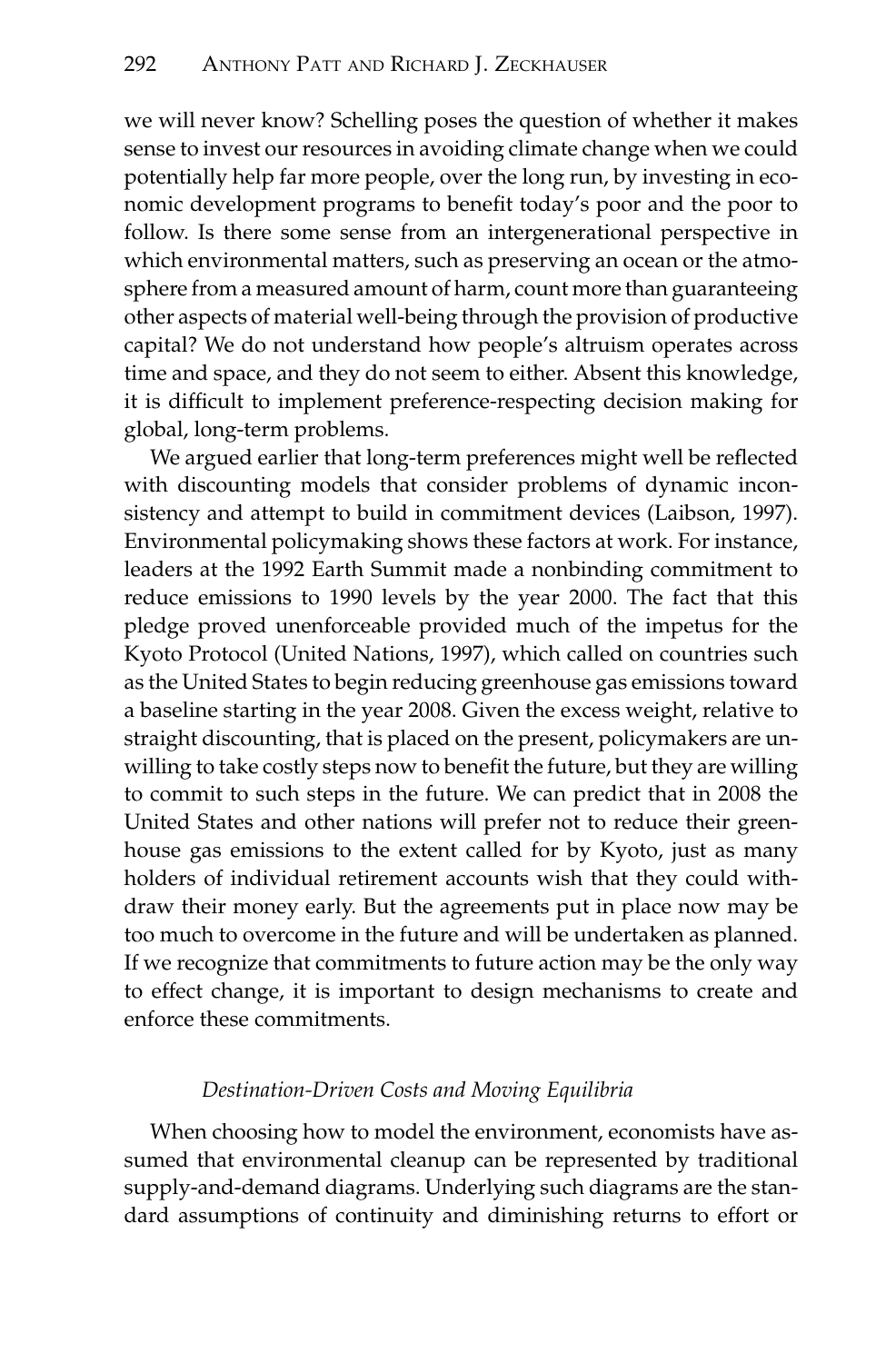scale. Even taking the economics approach, in many types of environmental problems this framework simply doesn't apply, as Philips and Zeckhauser (1998) argue. For example, for many types of environmental cleanup problems, the costs are driven not by the amount of cleanup undertaken, but by the level of cleanliness attained, regardless of the starting point. To make a toxic waste dump suitable for building a new school may require incinerating and replacing all of the soil that is contaminated. The cost depends little on the starting level of toxicity. A recognition that costs depend overwhelmingly on the destination and not the starting point, as the continuous case common in environmental economics assumes, leads to a different answer about what level of pollution is desirable, where the pollution should be, and what economic incentives the government should be using to achieve economic efficiency. It becomes desirable to concentrate pollution and to delay cleanup efforts, whereas in a standard economic model, pollution would be evenly spread and cleanup would be continuous.

The importance of increasing returns to scale and discontinuities in environmental problems is especially apparent when managers attempt to maintain a system in a steady state that is seen as most productive for humans. Often, the natural equilibrium is one that changes slowly for a period but then moves quite suddenly. For example, beaches shift in response to storms and accretion, small lakes fill with silt, and rivers alter course. Yet decision makers often perceive one of the various states of the resource as the only natural state and design human infrastructure around it. Oversimplifying the problem of what state or state of flux is natural puts human development at risk. Moreover, protecting that development means holding natural systems out of equilibrium. Shortsightedness creates environmental problems that conventional economics, with its emphasis on equilibrium, will both misperceive and misrepresent. Environmental realities move beyond the limited dimensions of our economic road maps, which have been honed through thinking about markets for apples and labor. Policy cannot be effective if environmental phenomena are crammed into the models and metaphors developed for worlds where property is owned, behavior is tidy, and extreme outcomes are not consequential.

#### *Biased Risk Assessments*

At best, expertise offers modest protection against behavioral propensities. For example, Nordhaus (1994a) surveyed a number of experts on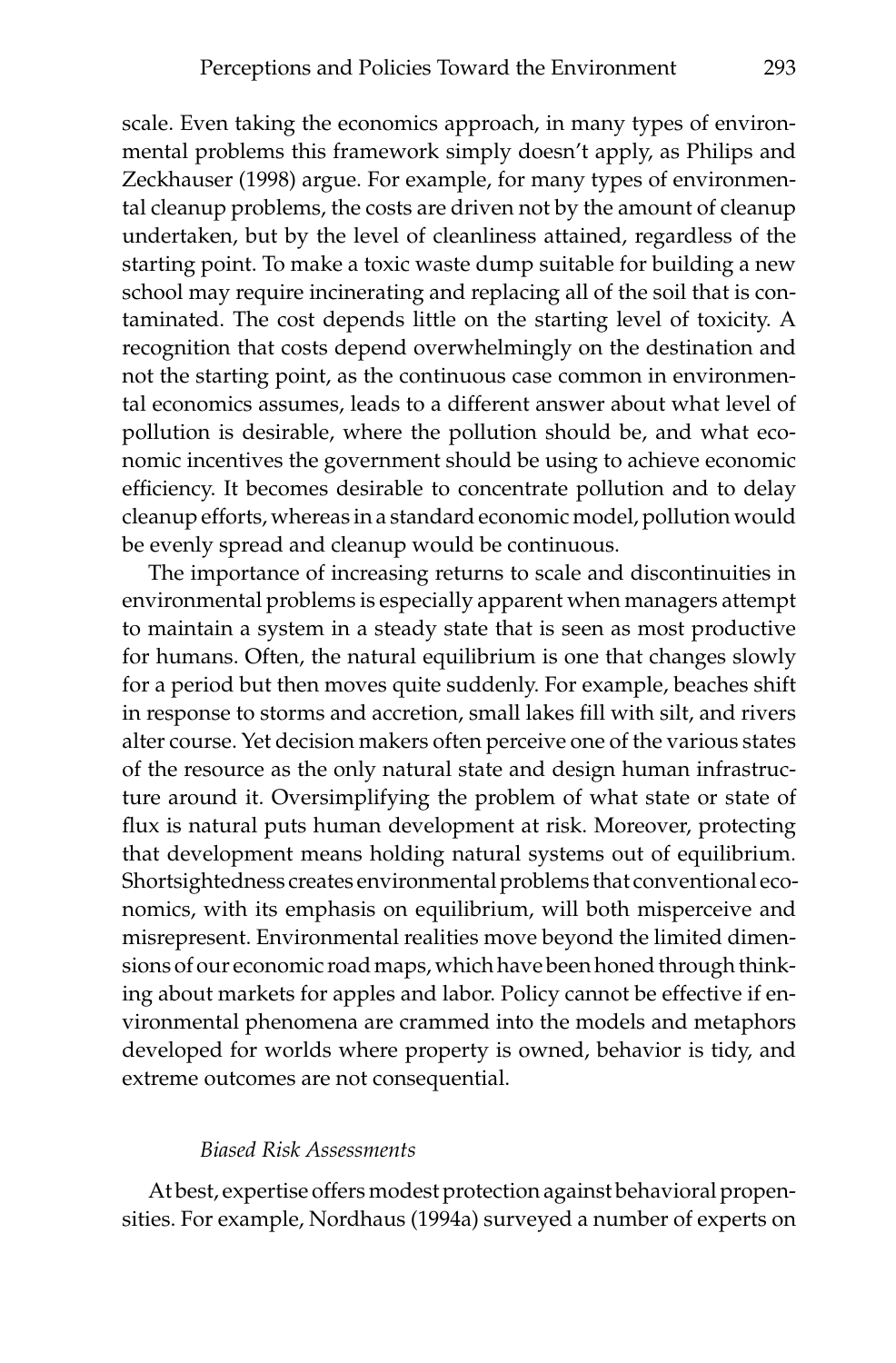climate change from several different disciplines. Economists tended to view climate change as far less of a problem than did the natural scientists – because the mental models of a discipline tend to fence in the imaginations of its practitioners. There was often a high correlation between the assessed seriousness of a particular problem, such as a rapid sea level rise from the melting of polar ice sheets, and the assessed probability of its occurrence. Ecologists, who worry about disruptions of natural systems, see these disruptions as quite probable. Economists, who are used to continuous behaviors, and who worry about the potential of mitigation strategies to produce economic inefficiency, think that acting to avoid climate change has risks at least as great as those of climate change itself. Because for climate change, as for many other environmental problems, there is no historical record on which to assess probabilities, there is little reason to believe that the experts are especially able to do a good job of forecasting the future. Moreover, experts are rewarded by the press or by advocacy groups by the attention they receive, and the spotlight shines when they predict the most extreme outcomes. This creates a substantial problem – selecting the proper estimates. There is no system in place to rate probability assessors, rewarding them after the fact should their estimates prove incisive.

# **Toward More Accurate Assessments and Superior Policies**

A central theme of this chapter is that environmental problems bring behavioral decisions to the fore, challenging effective long-term decision making. We make two modest proposals: the first a diagnostic tool, the second a proposed therapy. First, we set forth a framework for thinking about the predictions of behavioral decision theory for environmental issues, which typically involve several heuristics and biases. The framework identifies a common thread: the human tendency to have either excessive or insensitive reactions to environmental problems. Second, we propose a mechanism that we believe could help increase the accuracy of assessments of environmental problems that drive policy. Basically, we propose the establishment of future markets, in effect betting markets, that would enable analysts to "put their money where their mouth is" when making predictions about environmental consequences. Such a mechanism would reduce the rewards for vociferous and extreme advocacy, and provide a venue where the best current estimates could be found.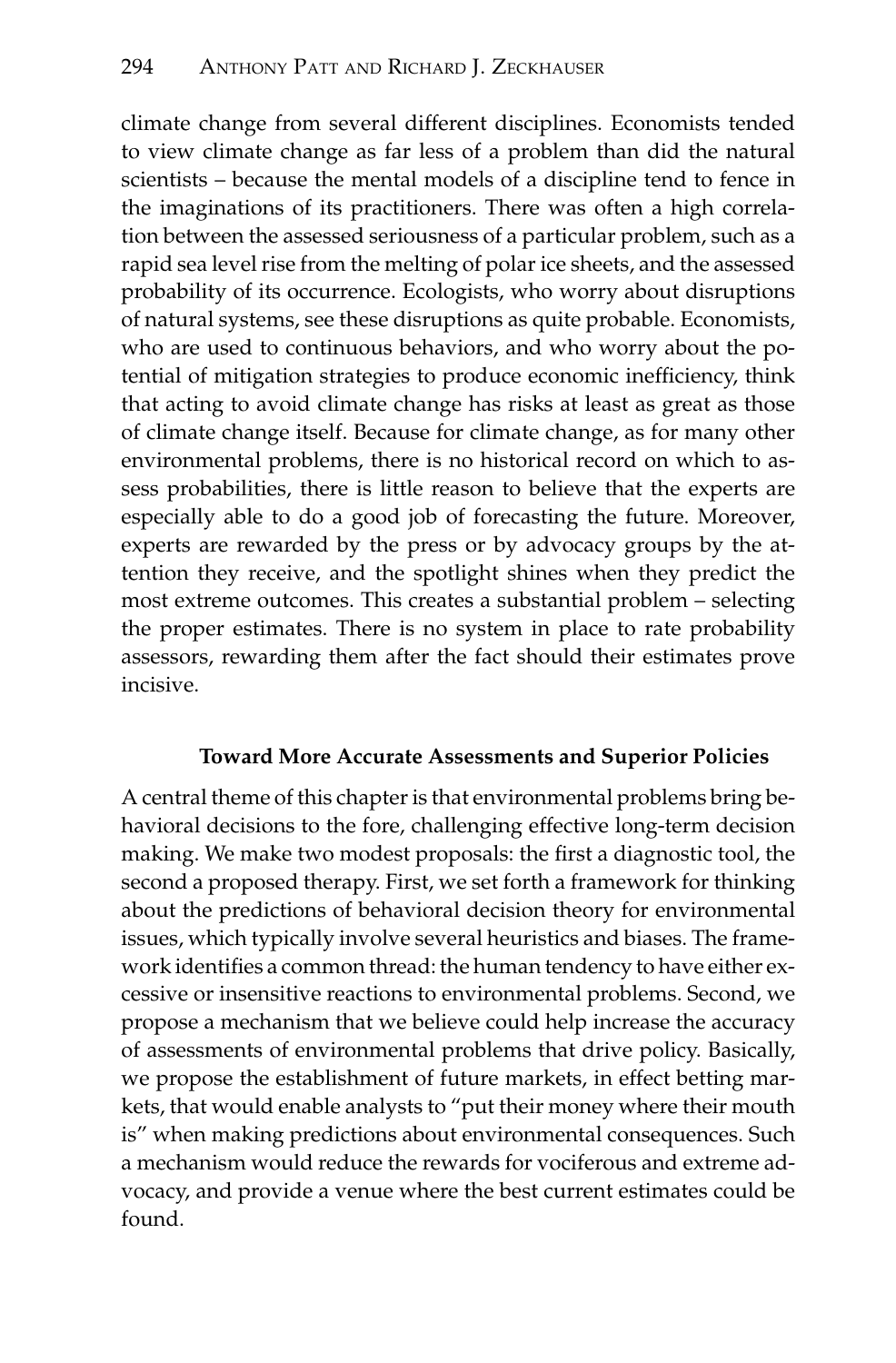|                        | Responses                                        |                                       |  |  |
|------------------------|--------------------------------------------------|---------------------------------------|--|--|
| <b>Attributes</b>      | <b>Excessive Reactions</b>                       | <b>Insensitive Reactions</b>          |  |  |
| Probabilities          | Small probabilities; changes<br>near $0$ and $1$ | Changes elsewhere                     |  |  |
| Presence of<br>money   | Changes in money                                 | Changes in other valued<br>attributes |  |  |
| Direction of<br>change | Losses; gains versus losses                      | Gains                                 |  |  |
| Timing of<br>problem   | Now to $t+1$                                     | Periods after $t+1$                   |  |  |

Table 11.2. *Attributes of and Responses to Environmental Risks*

## *A Behavioral Biases Framework: Excessive and Insensitive Reactions*

Behavioral decision theory predicts how individuals' decisions deviate from a rational norm. With respect to environmental policy, these deviations take the form of excess or insensitive reactions: Sometimes policy responses are greater than the assessed risks justify; sometimes policy responses are too little, too late, or nonexistent. Because in many instances we can predict when each of these biases is likely to appear, this unidimensional characterization of biases informs us about our central policy concern: how policy should be shifted.

Table 11.2 organizes the typology. The dependent variable is the response to the problem and it is excessive or insensitive relative to the problem's magnitude. We address four attributes of risk: their probabilities, whether money (and hence other forms of consumption) is involved, the direction of change, and timing. To illustrate, an increase in a risk for the left-hand column – excessive reactions – will get more weight than one for the right-hand column. For example, a .01 reduction in risk when a risk starts at .01 will be valued more than when the initial risk is .4. Knowing the values of these four variables, one could predict the nature of the response to the environmental problem. Indeed, in theory, one could run a regression on a number of environmental problems and obtain beta values for each of the independent variables. Bright line thresholds are involved with each attribute. Thus, crossing the loss–gain threshold or approaching the 0 or 1 bright line for probabilities increases the importance of a fixed increment of something harmful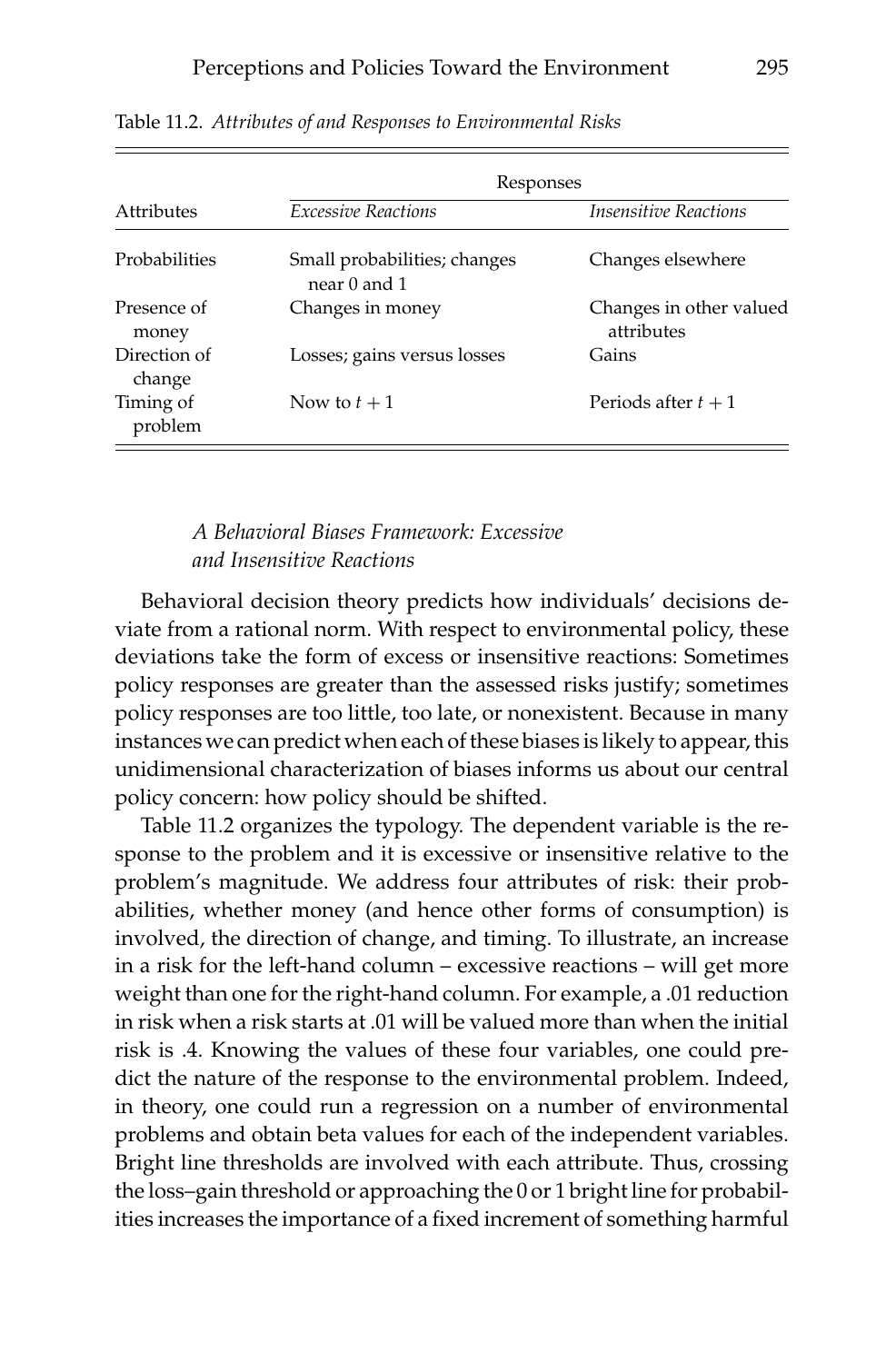or beneficial. Whether the risk is financial is important for two reasons: First, it changes a person's consumption in other areas of life; second, it is a means of accounting more familiar to most people than numbers of bacteria or adjusted life years. Other factors equal, we posit that people make better decisions when money is involved. For example, they are more sensitive to differences in money quantities than in quantities of air pollution.

Other heuristics or problems could be included in our table. For each, we would want to determine the circumstances in which society would over- and underact. For example, new risks get an excessive reaction because they come against a background of zero known risk in that category, and the benefits that come with those risks are not part of people's endowments. Politically, interest groups will not yet have formed to protect these benefits for a segment of society. There are, of course, other bright lines in the environmental field and perhaps other illuminated dimensions. The central point is that particular changes in outcomes will make the risk especially salient for decision making. For example, we strive for complete safety, we struggle hard to avoid losses in wealth, and we cater excessively to the present. Advocacy groups recognize these tendencies by citizens and policymakers. When confronting a real environmental problem, proenvironment groups attempt to frame the issue using the four independent variables to promote an excessive response. Their opposition, often industry groups, makes policymakers and citizens feel that an insensitive response is more appropriate.

#### *Futures Market*

One way to force more systematic analysis is to open up derivative markets for environmental problems. One of the great virtues of ordinary financial markets is that they elicit all available information, say about the value of a stock. If an individual knows that IBM is undervalued, she will purchase the company's stock until it is brought into line. The possible poaching on others' poor decisions ensures that prices reasonably represent value. A second great virtue of these markets, which reward foresightful decisions, is that extremely intelligent individuals research the value of securities. Some critics would claim that there is excess attention to securities valuation, because most of the return from research comes from extracting value from others, not from any social gain. This argument would hardly apply to research on the likely global warming consequences of our present emissions policies,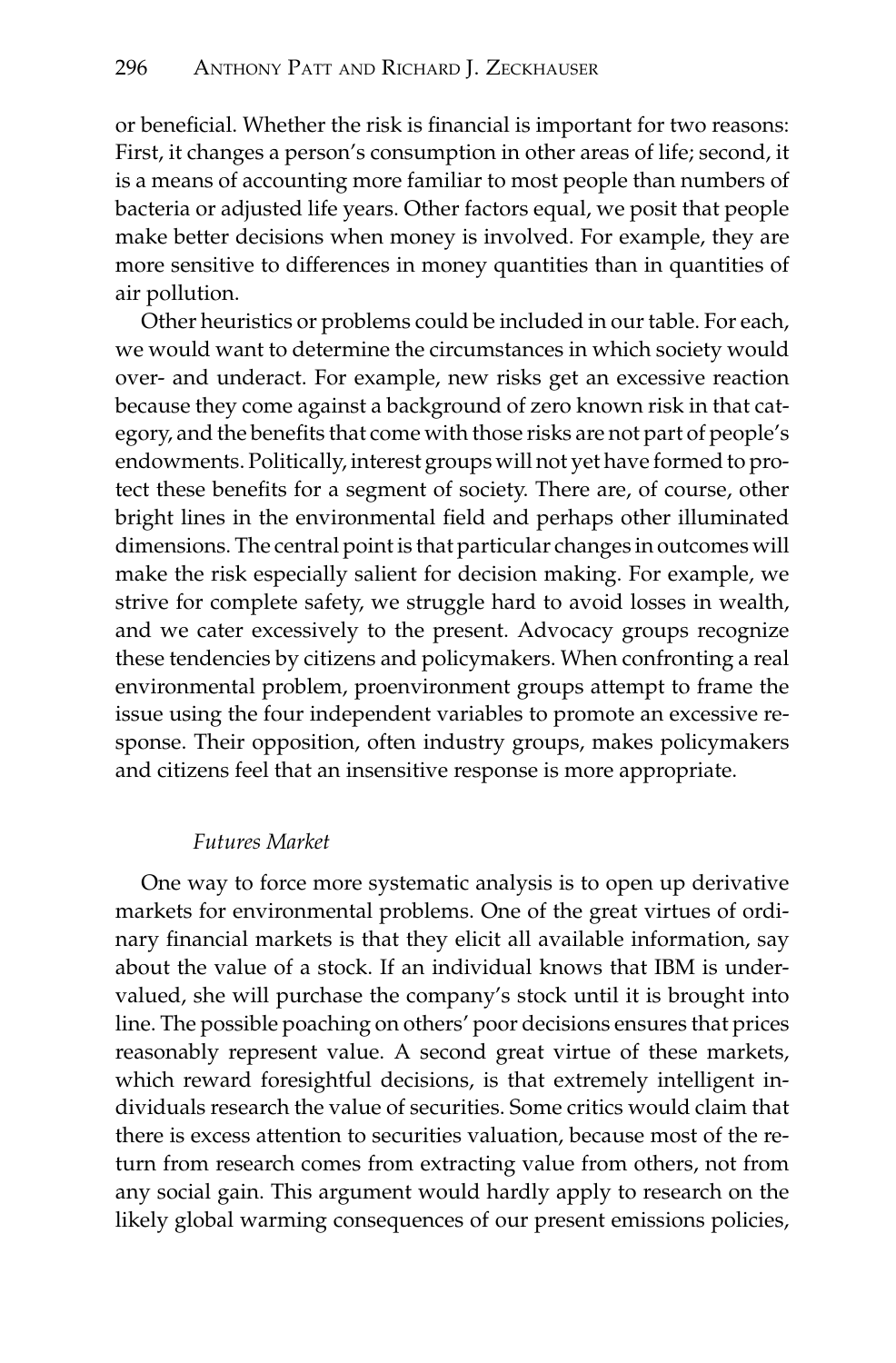where research leading to a convergence of beliefs would be of enormous value. If policymakers had a much firmer grasp of what would happen their policies would be much improved. In other words, the ratio of public benefit relative to private gain from a futures market is much greater for global warming than for the prices of computer stocks.

The third virtue of establishing a futures market is that it would dampen the ability of advocacy groups to misrepresent their true beliefs. For example, if an energy company confidently announced that global temperatures were unlikely to rise by more than 1◦C over the next two decades but the futures market predicted a median increase of 3◦C, the company would have a hard time explaining why the market had gotten the answer so wrong. Why hadn't experts and arbitrageurs listened to the company and driven down the estimates of the consequences? Why hadn't the company itself engaged in arbitrage to profit heavily from an incorrect assessment?

There would be a number of difficulties in developing a derivatives market relating to environmental consequences. We mention two. First, many of the consequences would be hard to measure. Second, the consequences may not become known for decades. In theory, the long time delays are not a problem. We might, in effect, have a security that would pay off in 50 years. Its current value will anticipate how each period would sell it to the next, in somewhat the same way that growth stocks, with no earnings expected for years, are able to value the far future. But whether investors would be willing to tie up their capital for such a long period is not clear. And arbitrageurs, whose participation would be welcome, have particularly high discount rates, given their ability to reap high returns from their capital at work. Recognizing these problems, we believe that an effective futures market might rely on indicators of environmental consequences, not the consequences themselves. The indicators might be available in a relatively short period of time. For example, we might use the degree of concentration of greenhouse gases in the environment as the surrogate for the longer-term problem of global warming.

An environmental futures market would bring a fourth benefit. It would provide immediate feedback on the expected environmental consequences of policy actions. This benefit is well understood now in the economics world. Financial markets discipline the behaviors of prime ministers and finance ministers, and punish those who boost the deficit. So too, a futures market for the environment would provide a continuous barometer of the consequences of policy, such as altering the Clean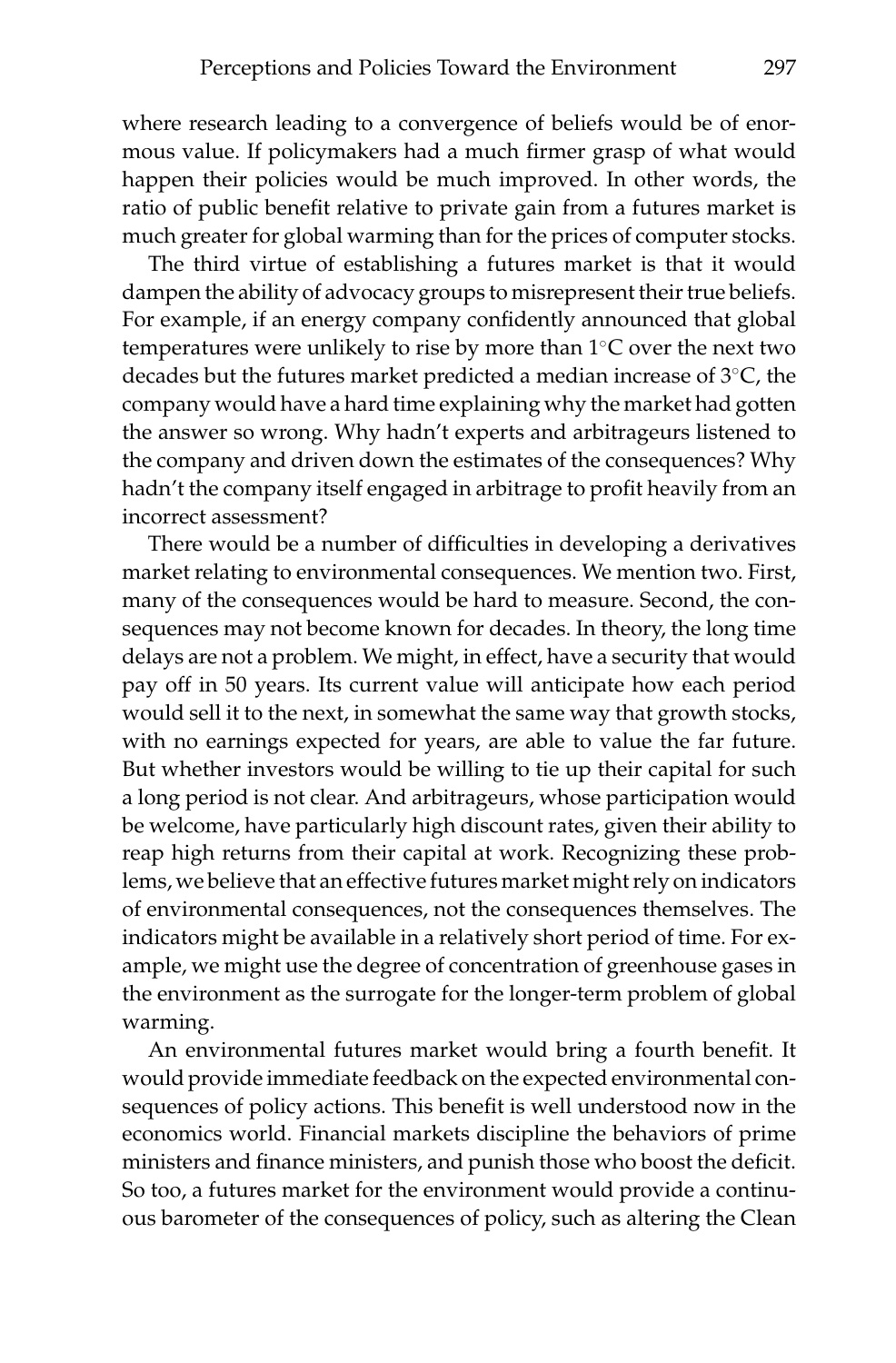Air Act or signing a global treaty on the environment. It would tell us which actions are consequential and which ones mere bandages.

#### **Conclusion**

Citizens confronting environmental issues have severe problems thinking systematically about the likelihood of and valuation of possible outcomes. And the disagreements between economists, the self-appointed guardians of material well-being, and ecologists, who view the environment as their domain of responsibility, are harsher still. When the experts disagree, it is harder for citizens to think clearly, much less advocate sensible decisions.

The most consequential environmental problems – climate change, loss of biodiversity, and sustainable development – involve uncertainty, requiring the calculation and use of probabilities, an area of profound misunderstanding for the public. Such problems are not mere exercises in computation; probabilistic phenomena do not lend themselves to determining in a dispute who was right and who was wrong. When the events involve relatively small probabilities of something consequential, as is frequently the case with the environment – living near this dump gives you 1 chance in 10,000 of developing cancer – learning is further diminished. And when something bad does happen, it often comes many years into the future, when it is too late to reverse course. Often, as with cancer, even if the outcome is known, it is hard to determine the contribution of environmental causes.

Legislators may be no better equipped than citizens to make decisions, but this matters little because citizens' perceptions, not reality as viewed by experts, are the primary basis for legislative actions pertaining to the environment. But some players do understand how citizens and legislators respond, whether behaviorally or rationally. Mostly these are the players in the environment – the activists, the lobbyists, and the expert witnesses. These actors seek to harness human proclivities to their own purposes, whether it be to get a high valuation of some environmental amenity or harm, or to frame the loss of jobs from some environmental measure as monumental.

Behavioral decision theory best models human intelligence in worlds with severe uncertainties, many attributes, long time frames, and a primordial measuring rod other than money. These are the conditions of the field of environmental decision making. Researchers in many fields – economics, political science, and sociology, to name three – would be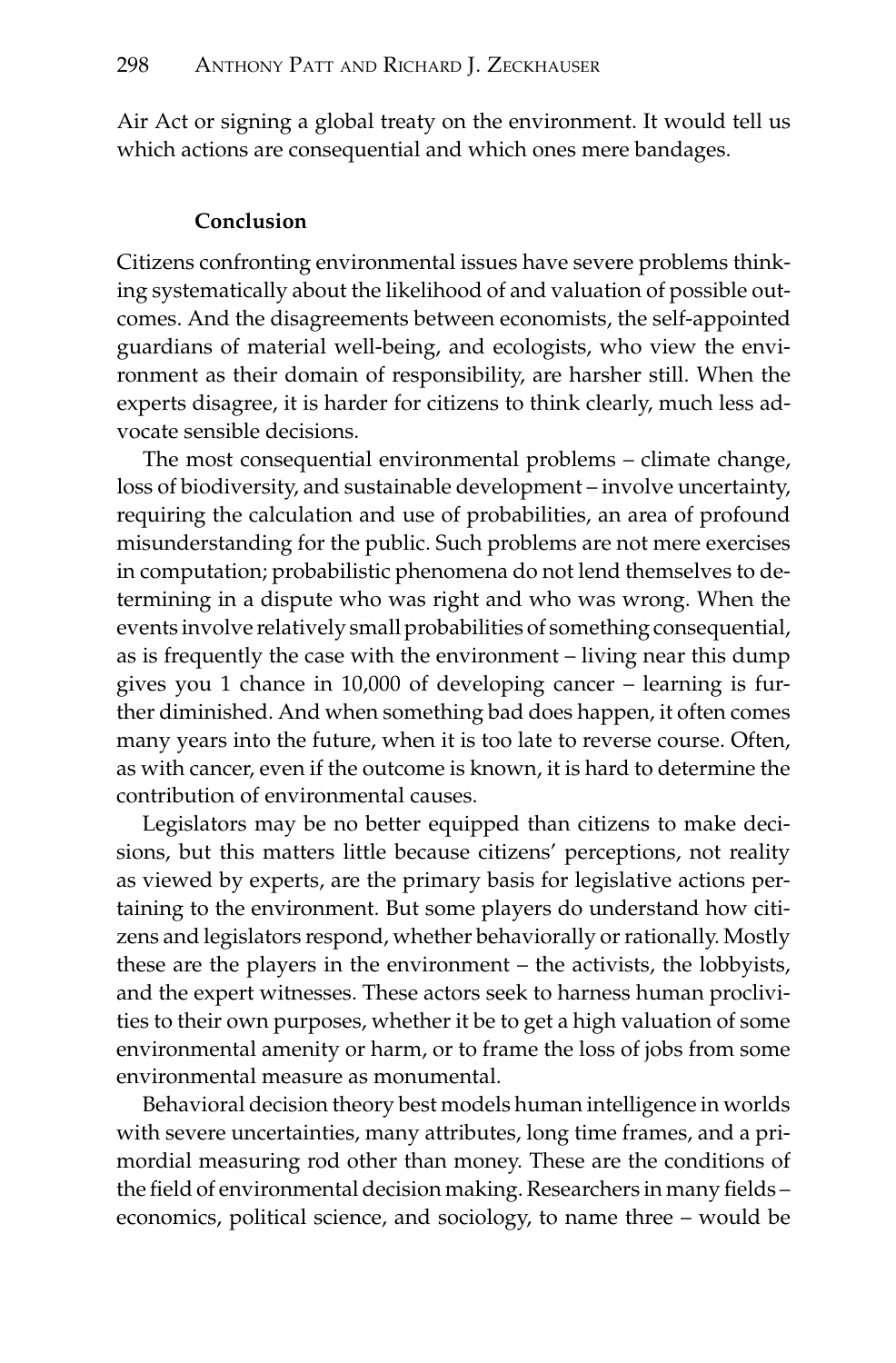wise to consider the lessons of behavioral decision theory as they examine people's motives for acting toward the environment. At the same time, researchers into behavioral decisions would be wise to look to the environment as a rich source of new data on people's decision-making abilities and predictable pathologies.

#### **References**

- Binger, B., Copple, R., & Hoffman, E. (1995). Contingent valuation methodology in the natural resource damage regulatory process: Choice theory and the embedding phenomenon. *Natural Resources Journal*, *35*, 443–459.
- Breyer, S. (1993). *Breaking the vicious circle: Toward effective risk regulation*. Cambridge, MA: Harvard University Press.
- Camerer, C., Babcock, L., Loewenstein, G., & Thaler, R. (1997). Labor supply of New York City cabdrivers: One day at a time. *The Quarterly Journal of Economics*, *112*, 407–442.
- Clark, W. (Ed.). (in press). *Social learning*. Cambridge, MA: MIT Press.
- Coase, R. (1960). The problem of social cost. *Journal of Law and Economics*, *3*, 1–31.
- Damasio, A. (1994). *Descartes'error: Emotion, reason, and the human brain*. New York: G. P. Putnam.
- DeGeorge, F., Patel, J., & Zeckhauser, R. (1999). Earnings management to exceed thresholds. *Journal of Business*, *72*, 1–34.
- Diekman, K., Samuels, S., Ross, L., & Bazerman, M. (1997). Self-interest and fairness in problems of resource allocation: Allocators versus recipients. *Journal of Personality and Social Psychology*, *72*, 1061–1074.
- Fischhoff, B. (1985). Risk perception and communication unplugged: Twenty years of progress. *Risk Analysis*, *15*, 137–145.
- Fischhoff, B. (1995). Managing risk perceptions. *Issues in Science and Technology*, *2*. Washington, DC: National Academy of Sciences.
- Fischhoff, B. (1996). Public values in risk research. *Annals of the American Academy of Political and Social Science*, *545*, 75–84.
- Fischhoff, B. (1997). Ranking risks. In M. Bazerman, D. Messick, A. Tenbrunsel, & K. Wade-Benzoni (Eds.), *Environment, ethics, and behavior* (pp. 342–372). San Francisco: New Lexington Press.
- Fischhoff, B., Quadrel, M., Kamlet, M., Loewenstein, G., Dawes, R., Fishbeck, P., Klepper, S., Leland, J., & Stroh, P. (1993). Embedding effects: Stimulus representation and response mode. *Journal of Risk and Uncertainty*, *6*, 211– 234.
- Gordon, D., & Kammen, D. (1996). Uncertainty and overconfidence in time series forecasts: Application to the Standard & Poor's 500 stock index. *Applied Financial Economics*, *6*, 189–198.
- Gregory, R., Lichtenstein, S., & Slovic, P. (1993). Valuing environmental resources: A constructive approach. *Journal of Risk and Uncertainty*, *7*, 177–197.
- Hoffman, E., & Spitzer, M. (1993). Willingness to pay vs. willingness to accept: Legal and economic implications. *Washington University Law Quarterly*, *71*, 59–114.
- Huber, P., & Litan, R. (Eds.). (1991). *The liability maze: The impact of liability law on safety and innovation*. Washington, DC: The Brookings Institution.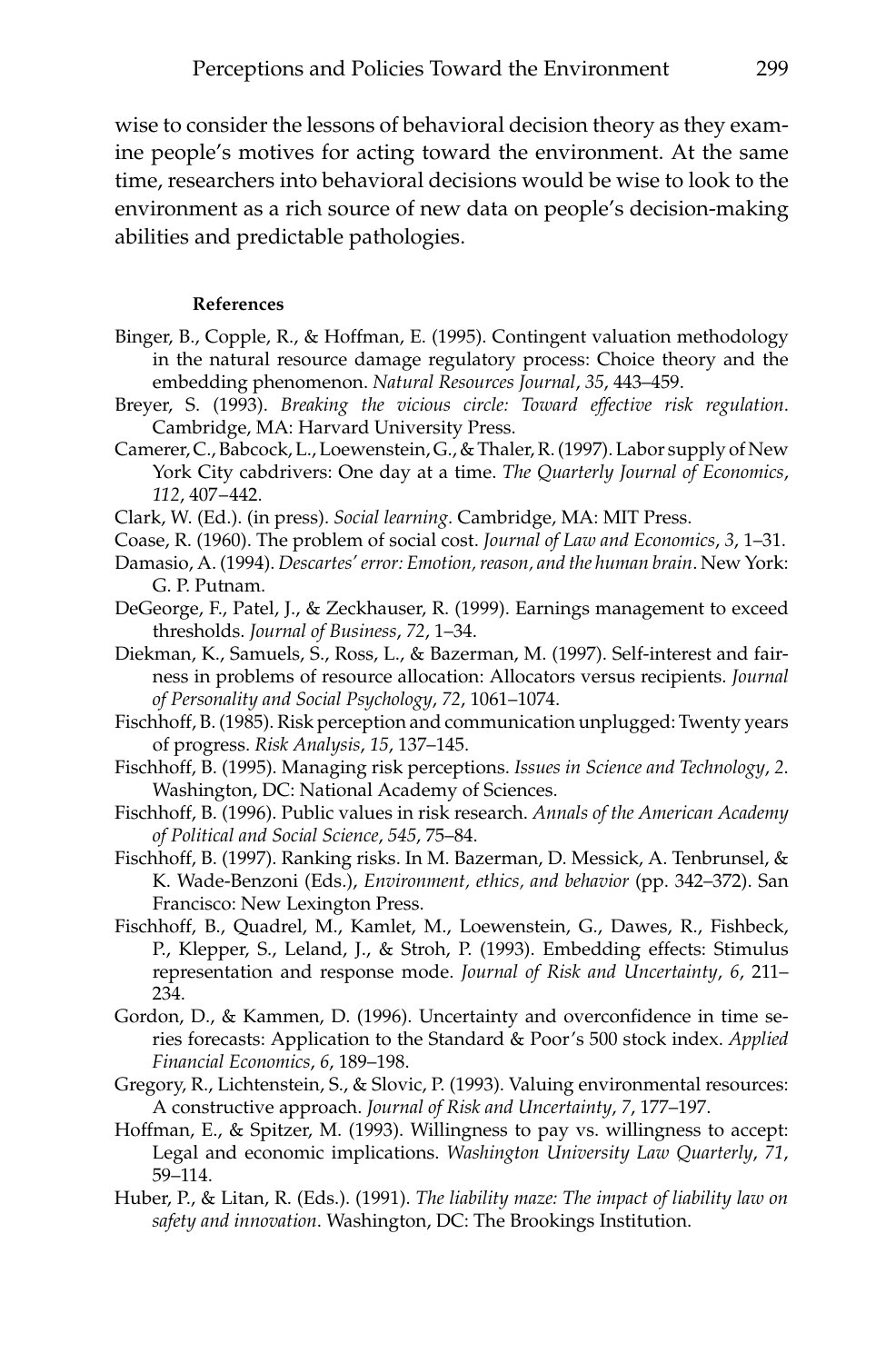- Irwin. J., Schenk, D., McClelland, G., Schultz, W., Stewart, T., & Thayer, M. (1990). Urban visibility: Some experiments on the contingent valuation method. In C. V. Mathei (Ed.), *Visibility and fine particles*(pp. 647–658). Pittsburgh: Air and Waste Management Association.
- Irwin, J., Slovic, P., Lichtenstein, S., & McClelland, G. (1993). Preference reversals and the measurement of environmental values. *Journal of Risk and Uncertainty*, *6*, 5–18.
- Kahneman, D. (1986). Comments on the contingent valuation method. In R. D. Cummings, D. Brookshire, & W. Schulz (Eds.), *Valuing environmental goods: An assessment of the contingent valuation method* (pp. 185–194). Totowa, NJ: Rowman and Allenheld.
- Kahneman, D., Retov, I., & Schkade, D. (1999). Economic preferences or attitude expression? An analysis of dollar responses to public issues. *Journal of Risk and Uncertainty*, *19*, 203–236.
- Kahneman, D., Knetsch, J., & Thaler, R. (1991). Experimental tests of the endowment effect and the coase theorem. In R. Thaler (Ed.), *Quasi-rational economics* (pp. 167–188). New York: Russell Sage Foundation.
- Kahneman, D., & Tversky, A. (1974). Judgment under uncertainty: Heuristics and biases. *Science*, *185*, 1124–1131.
- Kahneman, D., & Tversky, A. (1979). Prospect theory: An analysis of decision under risk. *Econometrica*, *47*, 263–291.
- Kammen, D., Shlyakhter, A., & Wilson, R. (1994). What is the risk of the impossible? *Journal of the Franklin Institute*, *331A*, 97–116.
- Knetsch, J. (1990). Environmental policy implications of disparities between willingness-to-pay and compensation-demanded measures of values. *Journal of Environmental Economics and Management*, *18*, 227–237.
- Laibson, D. (1997). Golden eggs and hyperbolic discounting. *Quarterly Journal of Economics*, *112*, 443–478.
- Ludwig, D., Hilborn, R., & Walters, C. (1993). Uncertainty, resource exploitation, and conservation: Lessons from history. *Science*, *260*, 17, 36.
- Manne, A., & Richels, R. (1991). Buying greenhouse insurance. *Energy Policy*, *19*, 543–552.
- Metrick, A., & Weitzman, M. (1996). Patterns of behavior in endangered species preservation. *Land Economics*, *72*, 1–16.
- Mintzer, I. (1987). *A matter of degrees*. Washington, DC: World Resources Institute.
- Morgan, G., & Dowlatabadi, H. (1996). Learning from integrated assessment of climate change. *Climatic Change*, *34*, 337–368.
- Morgan, G., & Henrion, M. (1990). *Uncertainty: A guide to dealing with uncertainty in quantitative risk and policy analysis*. New York: Cambridge University Press.
- National Research Council (1992). *Policy implications of greenhouse warming: Mitigation, adaptation, and the science base*. Washington, DC: National Academy Press.
- Nordhaus, W. (1994a). Expert opinion on climate change. *American Scientist*, *80*, 45–51.
- Nordhaus, W. (1994b). *Managing the global commons*. Cambridge, MA: MIT Press.
- Patt, A. (1999a). Assessing extreme outcomes: The strategic treatment of low probability impacts in scientific assessment. *Risk, Decision, and Policy*, *4*, 1–15.
- Patt, A. (1999b). Economists and ecologists: Modeling global climate change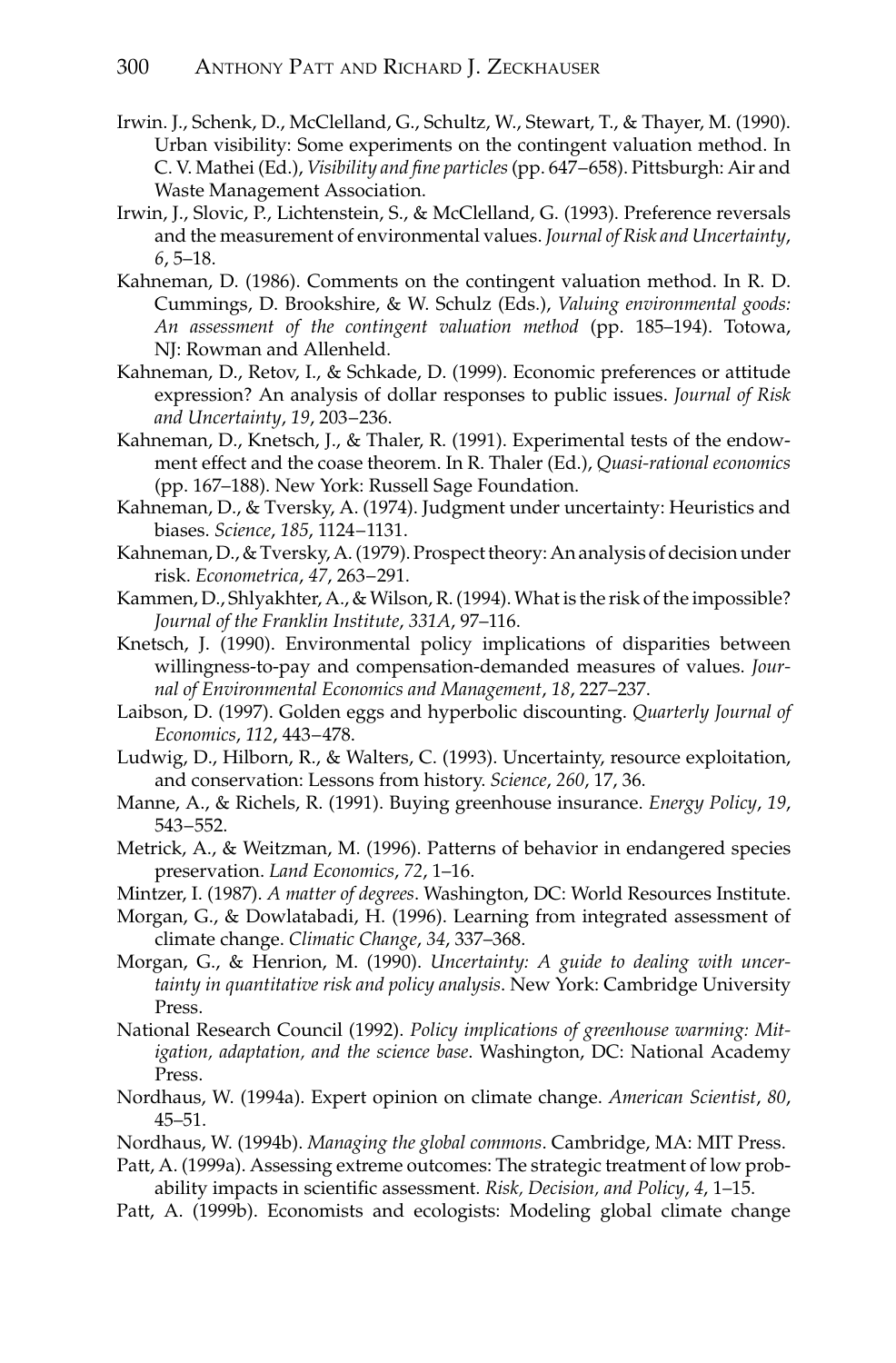to different conclusions. *International Journal of Sustainable Development*, *2*, 245–62.

- Patt, A. (1999c). Separating analysis from politics: Acid rain in Europe. *Policy Studies Review*, *16*, 104–137.
- Phillips, C., & Zeckhauser, R. (1998). Restoring natural resources with destinationdriven costs. *Journal of Environmental Economics and Management*, *36*, 225–242.
- Samuelson, W., & Zeckhauser, R. (1988). Status quo bias in decision making.*Journal of Risk and Uncertainty*, *1*, 7–59.
- Schelling, T. (1995). Intergenerational discounting. *Energy Policy*, *23*, 395–402.
- Schultz, W. (1985). *Bessere Luft, was ist sie uns wert? Eine gesellschaftliche Bedarfsanalyse auf der Basis indivueller Zahlungsbereitschaften*. Berlin: Umweltbundesamt.
- Shafir, E., Diamond, P., & Tversky, A. (1997). Money illusion. *The Quarterly Journal of Economics*, *112*, 341–374.
- Shiller, R. (1997). *Public resistance to indexation: A puzzle*. Paper No. 946. New Haven, CT: Cowles Foundation.
- Shlyakhter, A., Kammen, D., Broido, C., & Wilson, R. (1994). Quantifying the credibility of energy projections from trends in past data. *Energy Policy 22*(2), 119–130.
- Slovic, P. (1987). Perception of risk. *Science*, *236*, 280–285.
- Stavins, R., & Whitehead, B. (1997). *The next generation of market-based environmental policies*. Cambridge, MA: Kennedy School of Government Faculty Research Working Paper Series R96–17.
- Thaler, R. (1991). The psychology of choice and the assumptions of economics. In R. Thaler (Ed.). *Quasi-rational economics*(pp. 137–166). New York: Russell Sage Foundation.
- Tversky, A., & Kahneman, D. (1973). Availability: A heuristic for judging frequency and probability. *Cognitive Psychology 5*, 207–232.
- Tversky, A., & Kahneman, D. (1988). Rational choice and the framing of decisions. In D. Bell, H. Raiffa, & A. Tversky (Eds.), *Decision making: Descriptive, normative, and prescriptive interactions* (pp. 167–192). Cambridge: Cambridge University Press.
- United Nations (1988). *Cost-impact and economic impact analyses of different SO<sub>x</sub> and NOx abatement strategies*. Geneva: United Nations Economic Committee for Europe Executive Body for the Convention on Long-Range Transboundary Air Pollution, Group of Economic Experts on Air Pollution.
- United Nations. (1997). *Kyoto protocol to the United Nations framework convention on climate change*. Kyoto: Conference of the Parties, Third Session.
- U.S. Environmental Protection Agency. (1987). *Unfinished business*. Washington, DC: U.S. Government Printing Office.
- U.S. NOAA Panel. (1993, January 15). Report of the NOAA panel on contingent valuation. *Federal Register*, *58*, 4602–4614.
- van der Sluijs, J. (1997). *Anchoring amid uncertainty: On the management of uncertainties in risk assessment of anthropogenic climate change*. Leiden: Ludy Feyen.
- Walsh, R., Bjonback, R., Aiken, R., & Rosenthal, D. (1990). Estimating the public benefit of protecting forest quality. *Journal of Environmental Management*, *30*, 175–189.
- Walters, C. (1986). *Adaptive management of renewable resources*. New York: Cambridge University Press.